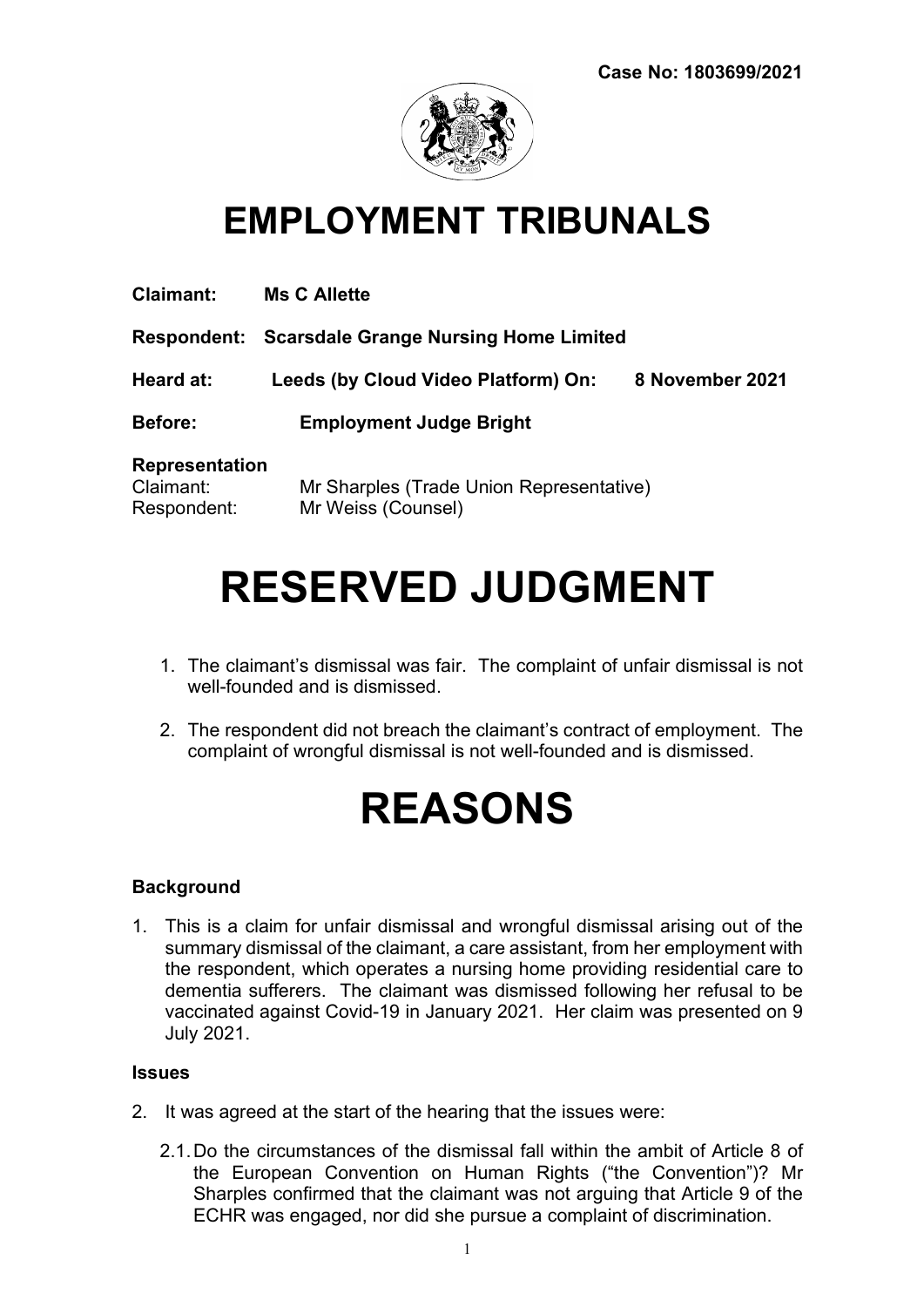- 2.2. If so, is the interference with the employee's Convention right justified?
- 2.3. If any interference is not justified, was there a permissible reason for the dismissal under the Employment Rights Act 1996 ("ERA"), which does not involve unjustified interference with a Convention right?
- 2.4. If any interference with the Convention right was justified, was the dismissal fair according to section 98 ERA, reading and giving effect to that section under s3 of the Human Rights Act ("HRA"), so as to be compatible with the Convention right? Thus,
- 2.5. What was the reason for dismissal? Was it a potentially fair reason falling within section 98(1) or (2) ERA?
- 2.6. If so, did the respondent act reasonably or unreasonably in all the circumstances in treating that reason as sufficient reason to dismiss the claimant?
- 2.7. Did the respondent have a genuine belief that the claimant committed misconduct?
- 2.8. Was that belief formed on reasonable grounds?
- 2.9. Was that belief formed following a reasonable investigation?
- 2.10. Did the respondent apply the ACAS Code of Practice on Disciplinary and Grievance Procedures and follow a fair procedure?
- 2.11. Did the respondent act outside the range of reasonable responses of a reasonable employer, by:
	- 2.11.1. Allowing a short period of time for the claimant to consider her position on taking the vaccine;
	- 2.11.2. Failing to address her scepticism or refer her to independent scientific resources;
	- 2.11.3. Failing to take account of her reasons for refusing, in particular that she had recently had Covid-19 and there was no tangible benefit to having the vaccine;
	- 2.11.4. Failing to consider whether it could have made an exception for her;
	- 2.11.5. Failing to consider the interference with her private life?
- 2.12. If the dismissal was unfair, what basic award is payable to the claimant? Would it be just and equitable to reduce it because of any conduct of the claimant before the dismissal and, if so, to what extent?
- 2.13. If there is a compensatory award, how much should it be, taking account of any financial losses the dismissal caused the claimant and the period of loss for which the claimant should be compensated?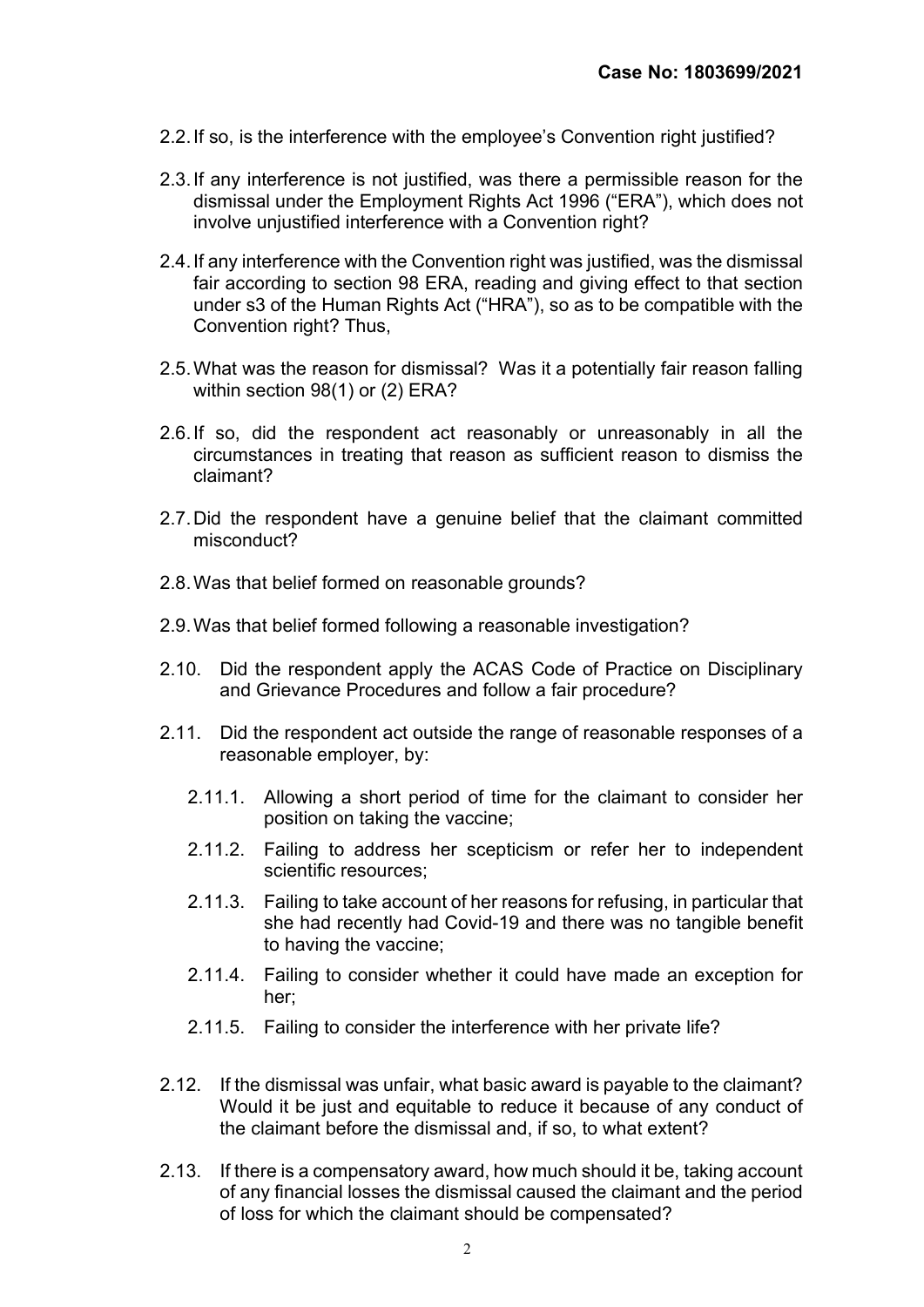- 2.14. Is there a chance that the claimant would have been fairly dismissed anyway if a fair procedure had been followed, or for some other reason? If so, should the claimant's compensation be reduced and, if so, by how much?
- 2.15. If the claimant was unfairly dismissed, did she cause or contribute to dismissal by blameworthy conduct? If so, would it be just and equitable to reduce her compensatory award and, if so, by what proportion?
- 2.16. Did the claimant commit gross misconduct, such that the respondent was entitled to summarily dismiss her? If not, to what damages is she entitled for breach of contract/wrongful dismissal?

#### **Evidence**

- 3. The claimant gave evidence on her own behalf from a written witness statement.
- 4. The respondent called two witnesses, both of whom gave evidence from written witness statements. They were:
	- 4.1. Mr Greg McDonagh (Director);
	- 4.2. Mrs Tamara McDonagh (Director).
- 5. The parties presented an agreed bundle of documents of 79 pages, of which I read only those pages to which I was directed. Numbers in brackets in these reasons are references to the page numbers in the agreed bundle.
- 6. Mr Sharples and Mr Weiss both made submissions which I have considered carefully and with equal care in making my findings of fact and in determining the issues.

#### Findings of fact in unfair dismissal complaint

- 7. I make the following findings of fact in the unfair dismissal complaint. Where there was a dispute of fact I have resolved it, applying the balance of probabilities, on the evidence before me, in accordance with these findings of fact. I set out the findings of fact in the wrongful dismissal complaint separately below.
- 8. The respondent is a family run business, owned by Mr Greg McDonagh and Mrs Tamara McDonagh. The respondent's nursing home ("the Home") provides residential care for dementia sufferers, with a capacity of 52 beds, around 65 permanent staff and, during the Covid-19 pandemic, an average occupancy rate of 34 residents.
- 9. The claimant was employed by the respondent as a Care Assistant from 3 December 2007 until her dismissal on 1 February 2021. The claimant's role involved attending to the personal care needs of the residents at the Home.
- 10. Despite widespread and devastating outbreaks of Covid-19 in care homes across the UK during 2020, the Home avoided any outbreaks from the start of the pandemic until December 2020. In December 2020 the government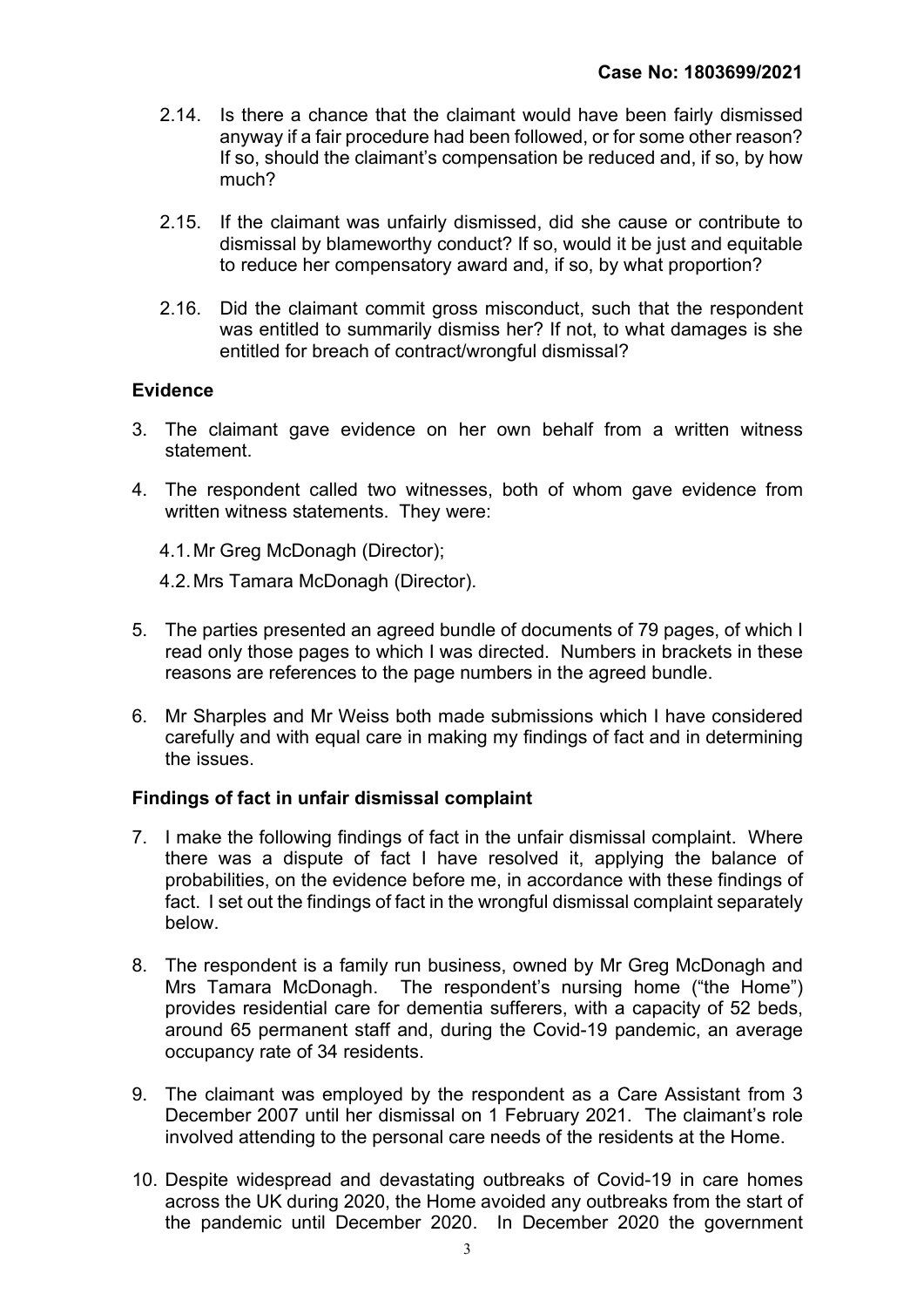### Case No: 1803699/2021

announced the roll out of the Covid-19 vaccine programme to nursing home residents and health workers to try to address the particular vulnerability of that sector. The respondent made arrangements for staff to have their first vaccination against Covid-19 on 22 December 2020. However, the Home was unfortunately hit with an outbreak of Covid-19 in the days before the vaccines were due to be administered. This resulted in 33 staff and 22 residents contracting the illness in the course of 10 days. Around half the respondent's staff were required to self-isolate and there were a number of deaths among the residents. The claimant was one of the staff who contracted the illness and was required to self-isolate, so was absent from the Home during the height of the outbreak. The planned vaccinations on 22 December 2020 were cancelled by reason of the outbreak.

- 11. It is not disputed that the picture nationally at this time was bleak, and the claimant has not disputed the figures set out in Mr McDonagh's witness statement of 100,000 recorded cases of Covid-19 per day and 1,500 deaths per day nationally, with a large percentage of deaths occurring in nursing home settings. The situation nationally was also changing on a day-by-day basis, with a new national lockdown announced on 6 January 2021.
- 12. Following the outbreak at the Home Mr McDonagh rescheduled the vaccinations. It is not disputed that staff had previously been encouraged, but not required, to have annual flu vaccinations. It is agreed that there is nothing in the claimant's contract of employment (pages 32 – 34) which expressly requires her to have vaccinations nor in the disciplinary policy (pages 35 – 43) concerning vaccine refusal.
- 13. There was a dispute as to when the claimant first learned she would be required to be vaccinated. The claimant says she first heard that the respondent might make vaccination mandatory on 12 January 2021. The respondent says informal consultation about vaccines started in early December 2020, initially in the form of enquiries with staff about whether they intended to take up the offer of the vaccine. The respondent says a list of staff and residents was produced and staff were asked to provide their NHS numbers so that the vaccinations could be administered. Mr McDonagh says the list was almost complete by mid-December when the outbreak began and was re-visited on or around 10 January 2021. It was the claimant's reluctance to be included on this list which alerted him to the fact that she did not intend to be vaccinated.
- 14. I accepted the claimant's evidence that, although she clearly understood that vaccination was available and encouraged, it was not until 12 January 2021 that she realised it was mandatory if she wanted to keep her job. Mr McDonagh accepted in cross examination that she would not have known prior to a telephone conversation between them on 12 January 2021 that there was a risk of disciplinary action if she refused. The vaccine was due to be administered the following day. I find therefore that she had less than 24 hours to digest the fact that she risked disciplinary action if she refused to be vaccinated the next day and to make an informed decision.
- 15. The claimant did not want to have the vaccine. Her reasons for not wanting the vaccine were disputed. At paragraph 4 of her witness statement, the claimant explained that the reason was: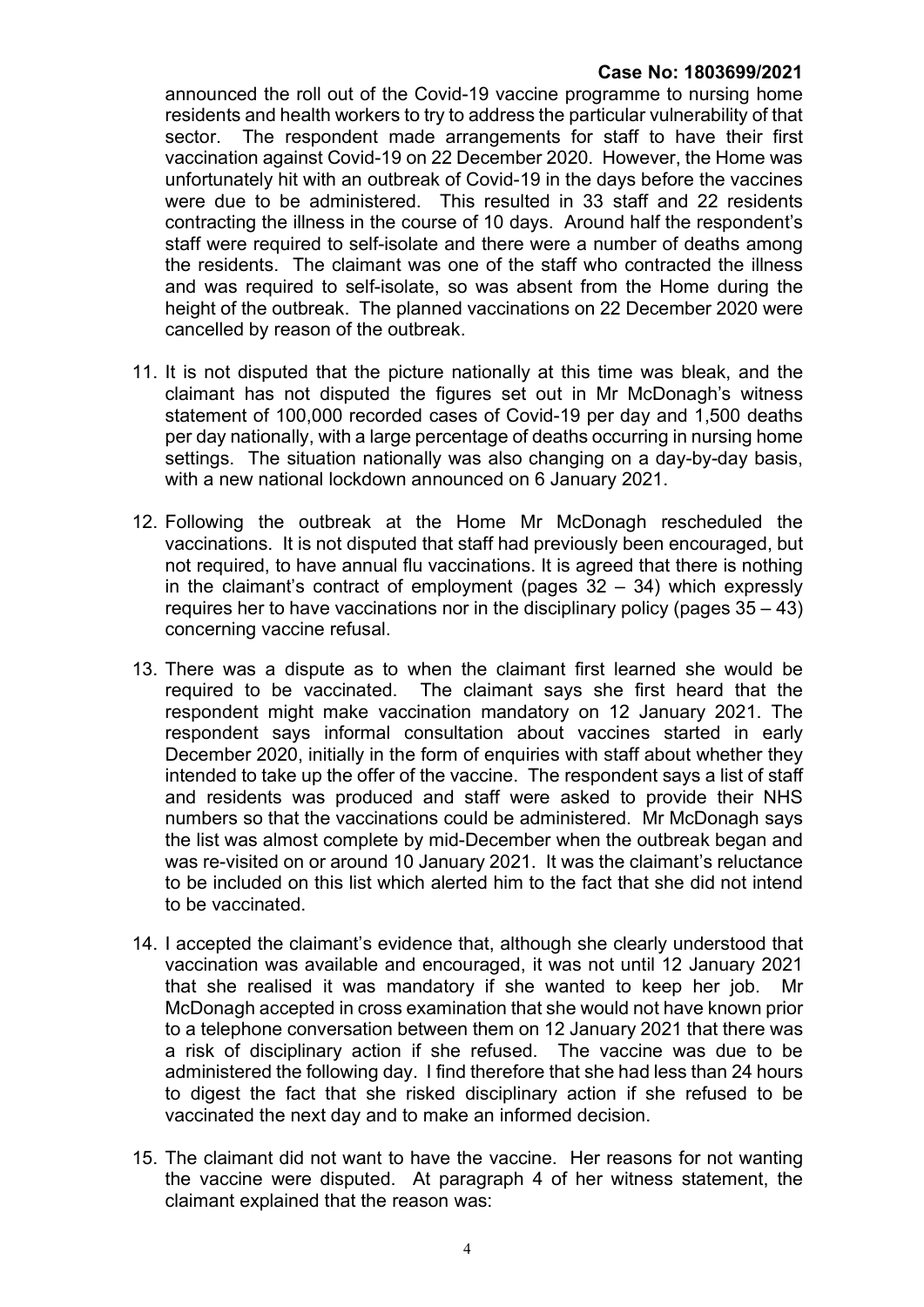#### Case No: 1803699/2021

this was in the very early days of the government's vaccination programme, and I did not trust that the vaccination would be safe for me. At the time, it seemed to me that the vaccine had been rushed through testing and I did not see how it was possible to guarantee its safety. I had done some research and had heard stories about it being unsafe. I am also a practising Rastafarian. It is against my Rastafarian beliefs to take any form of nonnatural medication. In addition, I had already contracted Covid resulting in me having to self-isolate when I missed some shifts at the Home. I therefore believed that I was likely to already have immunity.

- 16. The claimant explained her reasons to Mr McDonagh in the telephone conversation on the evening of 12 January 2021. It was agreed that the conversation was lengthy (43 minutes long) and Mr McDonagh listened to her reasons and tried to persuade her to have the vaccine. The claimant has not disputed that the Deputy Manager, Ms Ralph, was also in attendance during the telephone call. Mr McDonagh made a note of the contents of that conversation ("the Attendance Note") (pages 44 - 46). The Attendance Note records the claimant's reasons for refusing the vaccine as being different from those set out in paragraph 4 of her witness statement in some key regards (as discussed below).
- 17. The claimant has disputed the accuracy of the Attendance Note. I accepted Mr McDonagh's undisputed evidence that the telephone note was taken immediately after the conclusion of the call and that, as a solicitor, he is accustomed to and in the habit of taking attendance notes of all significant telephone conversations. It was not disputed that he had done the same in the course of various conversations with Public Health England and others regarding management of the Covid-19 outbreak at the Home and the vaccination programme. Mr McDonagh accepted that the Attendance Note condensed the 43 minute conversation into two sides of A4 paper. However, I accepted that the Attendance Note was taken almost contemporaneously and, while not verbatim, was intended to record the main points of the conversation.
- 18. The claimant did not take any note of the conversation at the time and relied on her recollection of the discussion. She accepted in her witness statement (paragraph 11) that the telephone call happened towards the end of her shift, shortly before 7pm, that she was tired and upset and became emotional during the call because she felt she was being put under pressure to have the vaccination. Mrs McDonagh recorded (paragraph 13 of her witness statement) that the claimant told her in the appeal meeting (page 60), some two months later, that she could not remember what she had said during the conversation on 12 January 2021. Mrs McDonagh's evidence was not disputed on this point and I also note that the claimant has not challenged Mrs McDonagh's evidence at paragraph 15 of her witness statement that the Deputy Manager had verified the note taken by Mr McDonagh. It seems unlikely that, if the claimant could not recall what she told Mr McDonagh only two months after the conversation, her memory of it would have improved by the time she prepared her witness statement for this hearing. I consider it more likely that her recollection has become distorted by intervening events. For these reasons, on the balance of probabilities, I preferred the evidence of Mr McDonagh, based on his contemporaneous Attendance Note, as to what was said during the conversation on 12 January 2021.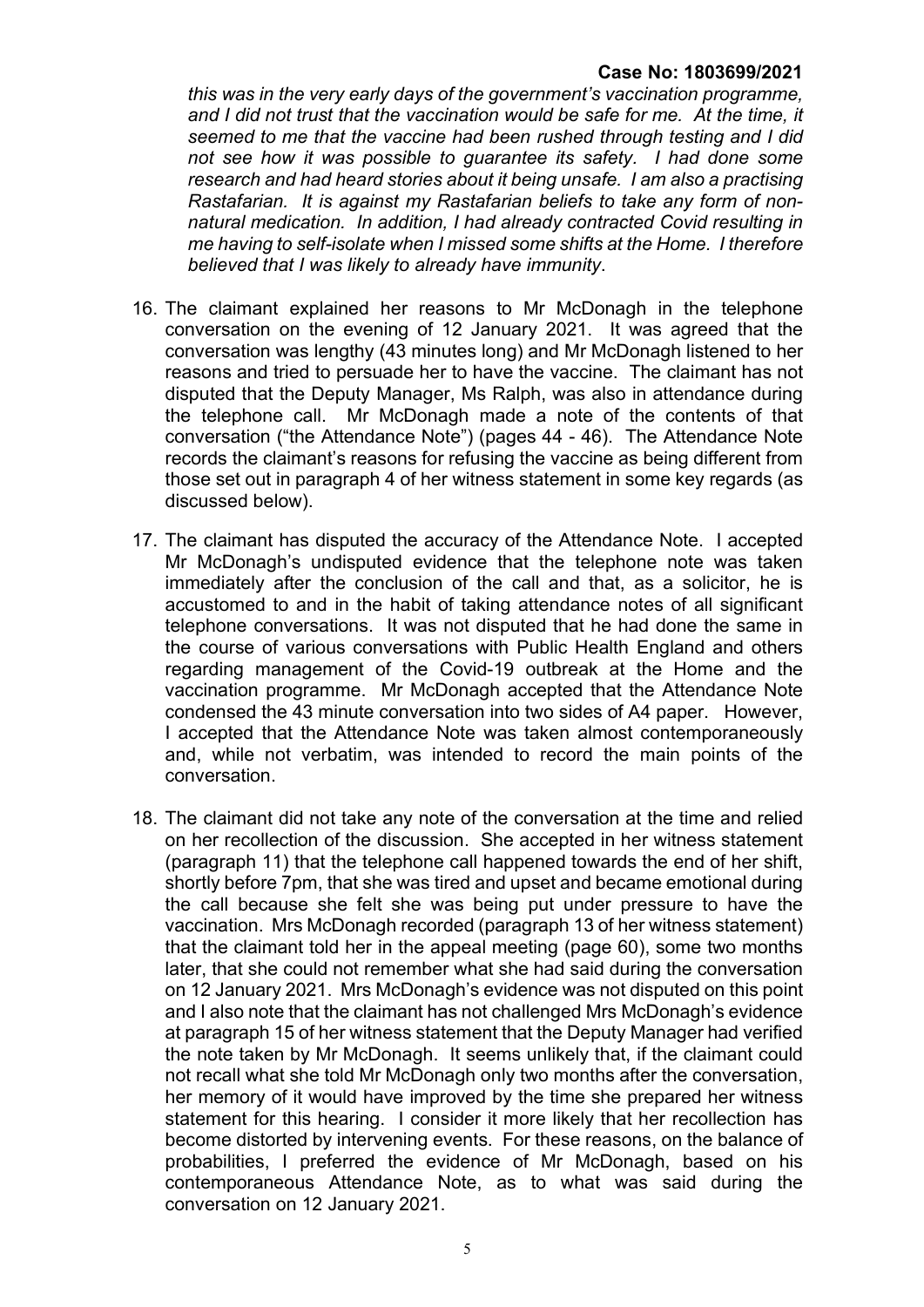19. Mr McDonagh recorded (page 44):

I asked CA why and she explained that:

• She did not trust the vaccine was safe as it had been rushed through without being properly tested - she would want to wait until it had been properly rolled out before she decided whether it was safe and that she would have it.

• She and her son had gone on the internet and had read stories about it being unsafe and that the government were lying about its safety - it was a conspiracy.

• No one could quarantee its safety - she then asked me whether I could guarantee its safety.

20. Mr McDonagh went on to explain how the vaccine worked, why he considered it safe and wanted staff to have it. He explained to her that, in the absence of reasonable grounds for refusing to follow the instruction to have the vaccine, she could face disciplinary action. The Attendance Note records that (45):

CA restated what she had said previously and said that she did not trust the vaccine. CA explained that people had died from taking the vaccine.

- 21. It is therefore clear from the Attendance Note that the reason given to Mr McDonagh by the claimant for her refusal to take the vaccine was that it was not safe. She did not, however, refer to any medical authority or clinical basis for that belief. There was no mention of the claimant's religious belief nor was there any suggestion that she had any reservations about pharmaceutical medications generally or only took herbal remedies, as she suggests at paragraph 4 of her witness statement.
- 22. The claimant also says the Attendance Note is wrong when it records that she told Mr McDonagh she would wait until the vaccine had been properly rolled out before deciding whether or not to have it (page 44). The claimant says she would not have said this because she had already clearly made up her mind that she would not be vaccinated. For the reasons set out above, I preferred Mr McDonagh's evidence supported by his contemporaneous note. Further, when Mrs McDonagh mentioned to the claimant during the appeal that she had said she wanted to wait for the vaccination programme to be properly rolled out, the claimant did not dispute having said that (paragraph 16 Mrs McDonagh's witness statement). The Attendance Note also accords with the claimant's later argument that she wanted Mr McDonagh to show her scientific evidence of the vaccine's safety. Had she already made up her mind about vaccination, she would have been unlikely to ask for further evidence of its safety.
- 23. The Attendance Note records the claimant telling Mr McDonagh that he "would have to furlough her" and Mr McDonagh explaining to her that the furlough scheme was not for that purpose. The claimant says this record is inaccurate and the point she was making was that, if the respondent was planning to furlough her, there would be no need for her to be vaccinated. She says she was told by the Deputy Manager, on 12 January 2021, that the respondent was thinking about furloughing staff due to having too few residents at the time. For the reasons set out above, I preferred the evidence of Mr McDonagh as to what was said in the telephone conversation on 12 January 2021, supported by the Attendance Note. I also accepted Mr McDonagh's evidence that,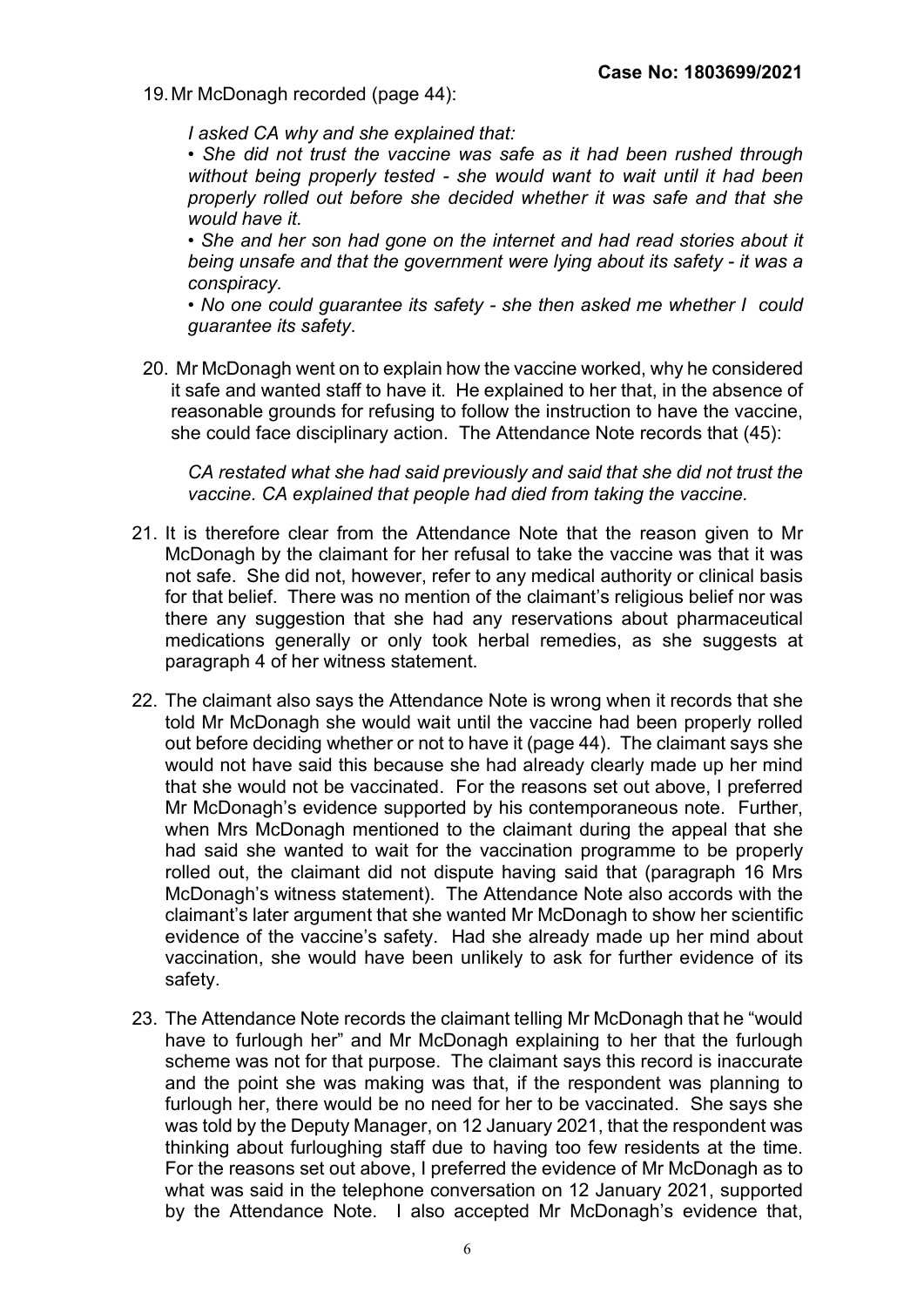## Case No: 1803699/2021

although the number of residents had reduced, so had the number of available staff because of their need to self-isolate. His description of the situation in the Home following the 10 days of the outbreak was compelling and highlighted the speed with which the disease had spread and the rapid-fire decision making involved in trying to ensure the safety of staff and residents at that time. I accepted that furloughing staff was not part of the respondent's thinking at that time.

- 24. The Attendance Note records Mr McDonagh telling the claimant that, if she refused to have the vaccine the following day, she would be suspended and disciplined. He told her to "sleep on it" and he would call her (page 46). The claimant said she was not told this in the conversation on 12 January 2021 and only found out about her suspension and disciplinary action when she went to work for her next shift and was asked by colleagues what she was doing there. She says that when she looked at the rota, her name had been crossed off and, when she queried it with the Deputy Manager, she was given a letter (page 47) which informed her she was suspended. For the reasons set out above, I preferred Mr McDonagh's evidence about the telephone call, as recorded in the Attendance Note. I also accepted Mr McDonagh's evidence (paragraph 23 of his witness statement) that he tried to call the claimant the following day, but the telephone number for her held at the Home was out of date and the number was unavailable. The claimant did not dispute that the contact number held by the Home was out of date and it would not, in my judgment, be unusual for management to expect employees to keep their contact details up to date on work records.
- 25. I accepted that, having failed to get through to the claimant, Mr McDonagh left instructions with the Deputy Manager that the claimant was to be suspended on full pay if she telephoned. However, as the claimant did not call the Home before turning up for her next scheduled shift on 16 January 2021 she was handed the letter of suspension and invitation to the disciplinary hearing (page 47) on that date.
- 26. The disciplinary allegation was that the claimant had refused to follow a reasonable management instruction to have the Covid-19 vaccination and that her reasons for refusing the vaccine (that she did not trust it) were not reasonable in the circumstances. It was not disputed that the letter inviting her to the disciplinary meeting did not include a copy of Mr McDonagh's Attendance Note.
- 27. The disciplinary hearing took place on 28 January 2021 via Zoom and was chaired by Mr McDonagh, with the claimant represented by her trade union representative.
- 28. The notes of the hearing (pages  $48 53$ ) record the claimant repeatedly referring to her religious beliefs and Rastafarianism as the reason for her refusal to take the vaccine. When challenged by Mr McDonagh about why she had not mentioned that reason during the phone call on 12 January 2021, she repeatedly asserted that she had raised her religion during the phone call, before eventually conceding that she had not done so. I accepted Mr McDonagh's evidence that it was only at the disciplinary hearing, when the claimant disputed what she had told him on 12 January 2021, that he realised the significance of his Attendance Note as a contemporaneous record of what had been said.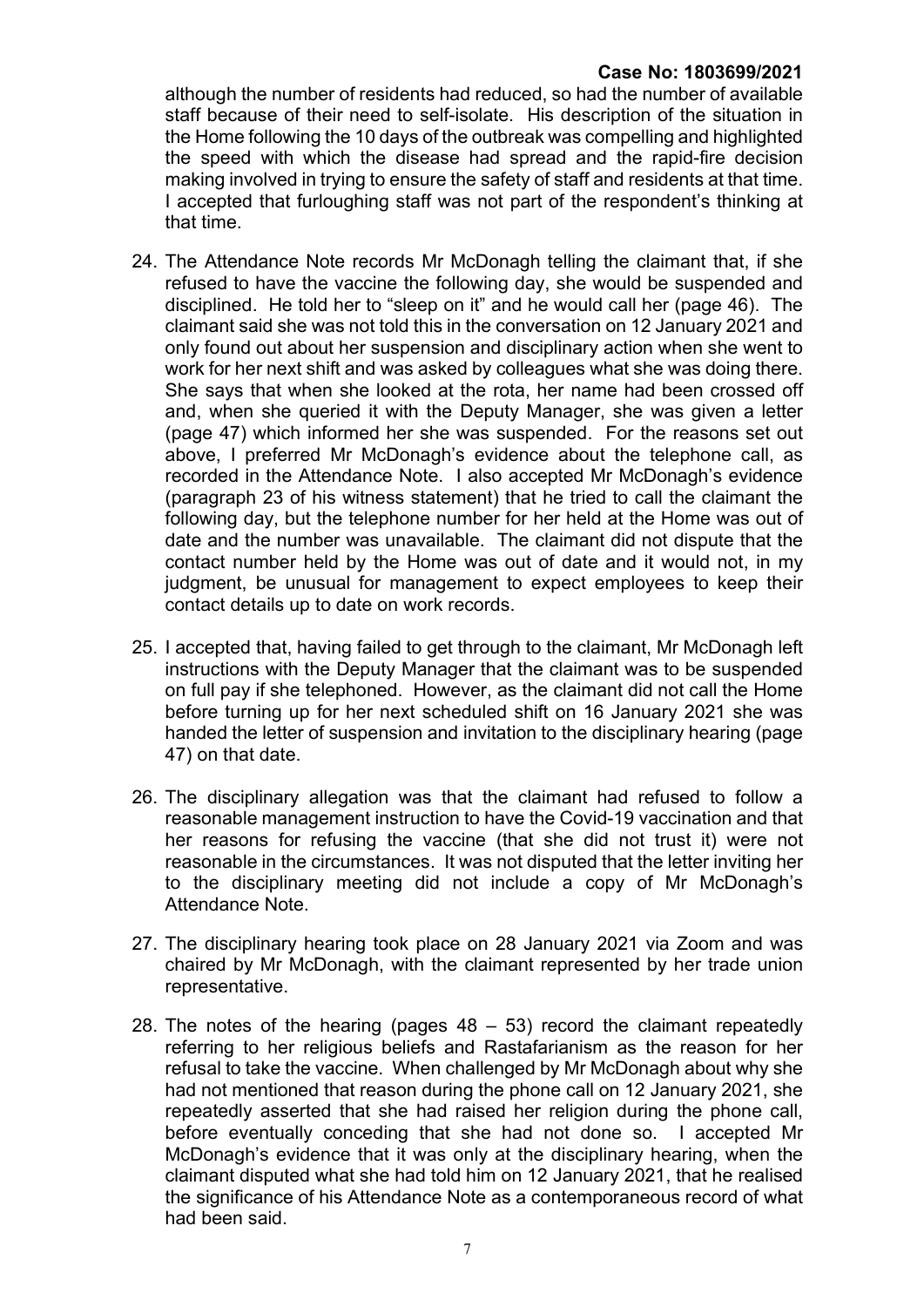29. I accepted Mr McDonagh's evidence (paragraph 28 of his witness statement) that he felt that:

if the Claimant had held strong religious views, she would have stated them during our call on 12 January and would not have tried to falsely claim that she had mentioned this as her reason for refusing the vaccine during that call. I therefore did not think that the Claimant was refusing the vaccine on the grounds of strongly held religious beliefs… In my view, the Claimant had clearly accepted that her excuse was not good enough which is why she was prepared to invent a reason which she considered more plausible. I also have no doubt that the Claimant also knew of the potential consequences to the Home of having a discrimination claim brought against it. The Claimant repeatedly accused the Home of discrimination throughout the disciplinary hearing and I have no doubt that if the Claimant had not been forced into accepting that she misled the hearing that such a claim would now be lying against the Home.

- 30. I also accepted Mr McDonagh's evidence that he did not know until the disciplinary hearing that the claimant was a practising Rastafarian. The claimant did not suggest that she had previously told him, merely that she assumed he realised, because she had dreadlocks when she joined the Home. It was not disputed that Mr McDonagh made informal enquiries with other staff after the disciplinary hearing, to see if anyone was aware that the claimant was a practising Rastafarian. I consider that he would not have made those enquiries had he already known that fact. His evidence was that no one else appeared to know, although the claimant maintains that other staff were aware. I accepted Mr McDonagh's evidence that he did not believe religious beliefs were the reason for her refusal to be vaccinated. I also accepted that he believed she was being dishonest when she insisted that she had told him about her religious beliefs during the conversation on 12 January 2021. I find that he genuinely believed that she was cynically accusing him of discrimination during the disciplinary hearing, when she knew there had been no discrimination. Mr McDonagh did not carry out any other investigation into the claimant's assertion that her refusal of the vaccine was, in part, because of her religious belief because of his conclusion that the reason was bogus. The outcome letter (page 54) repeated his conclusion that that assertion was dishonest.
- 31. It is not disputed that Mr McDonagh explained to the claimant during the meeting on 28 January 2021 that the Home's insurers had told him they would not provide public liability insurance for Covid-19 related risks after March 2021 and that, thereafter, the respondent faced the risk of liability if unvaccinated staff were found to have passed the disease on to a resident or visitor. It was not disputed that Mr McDonagh also explained there were similar issues around employer's liability insurance and that, as she was the only staff member refusing the vaccine, it would be easier to trace transmission to her and make legal action more likely. Mr McDonagh also explained that the insurers had made it clear to him that they were expecting the respondent to insist that all staff were vaccinated, unless they could reasonably justify refusal. Mr McDonagh explained at paragraph 32 of his witness statement that he took the view that failing to vaccinate staff could lead to any affected third party suing the Home or its directors for allowing staff to continue working in that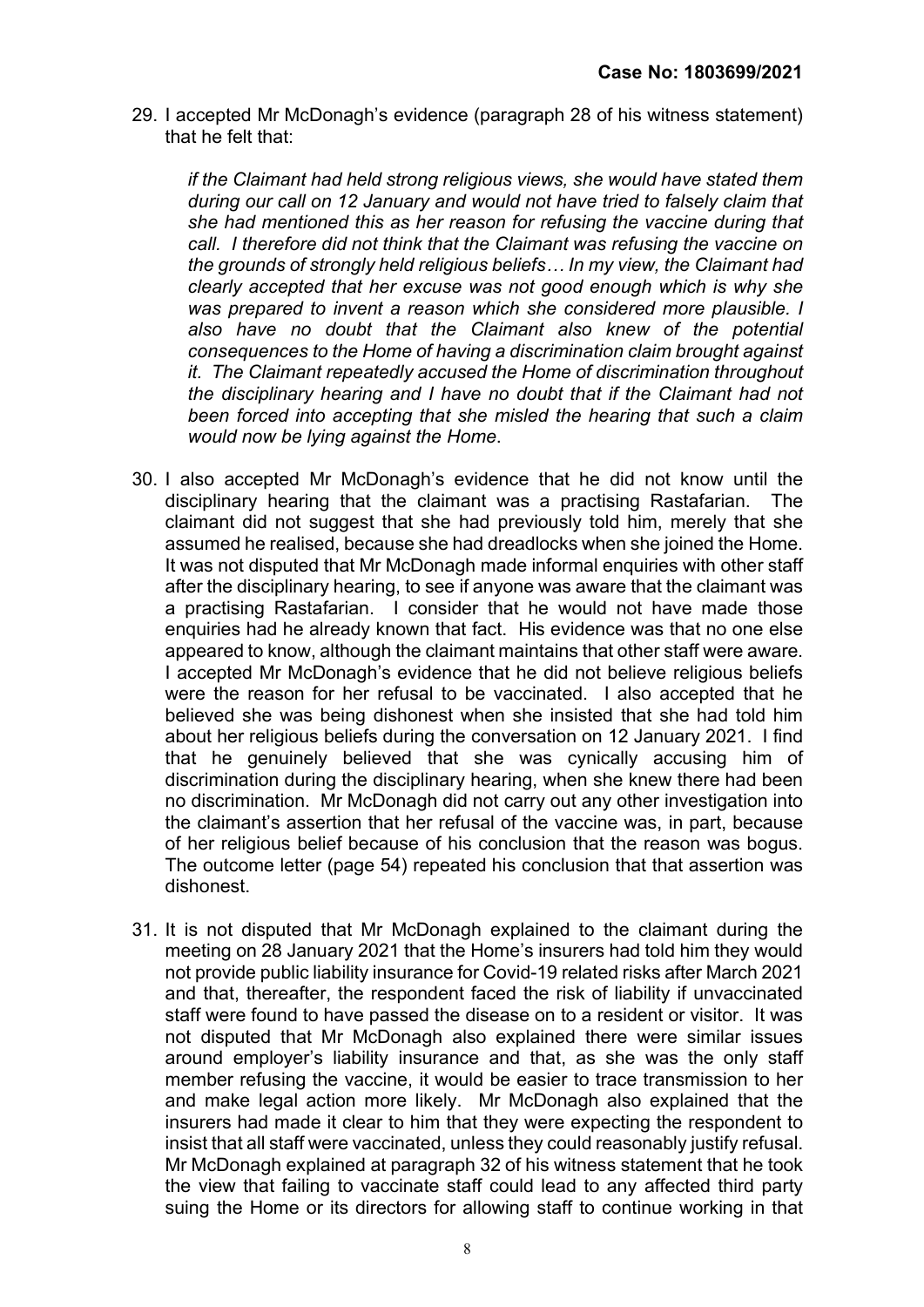environment without a vaccine. This was made clear to the claimant in the disciplinary outcome letter (page 54). The claimant disputed that litigation was more likely because she would be the only unvaccinated staff member, but I accepted that was a genuine concern for Mr McDonagh.

- 32. The claimant says that Mr McDonagh failed to present her with expert advice or independent scientific sources or evidence about the vaccine. As a result, she did not know how much safer, if at all, she would have been after being vaccinated. It was not disputed that there was, at that time, a significant volume of public information available in the media containing information from the Government's Medicines and Healthcare products Regulatory Agency ("MHRA") and Public Health England (PHE") about the safety of the vaccine and how the testing process had been compressed. It was also not disputed that Mr McDonagh had regular telephone conversations with PHE regarding all aspects of the pandemic relevant to the Home and the vaccine role out. I accepted his evidence that he provided regular updates to staff at staff meetings and through information notifications. The Attendance Note and notes of the disciplinary hearing record Mr McDonagh explaining his understanding of the science, in particular addressing the claimant's concerns about the speed with which the vaccine had been developed, and relating to the claimant verbally what he had been advised by his insurers, the government, PHE and others. The respondent does not dispute that Mr McDonagh did not provide the claimant with any documentary evidence. The claimant does not dispute that she did not ask for any documentary evidence. I accepted Mr McDonagh's evidence that there was, in any event, little by way of documentary clinical proof of the safety of the vaccine available to the public, since this was a new roll out, and he himself only had what PHE were telling him to go on.
- 33. The claimant argued at the disciplinary hearing that, if she was the only unvaccinated staff member, she would not need to be vaccinated to protect others. Mr McDonagh explained to her at the disciplinary hearing and again in the outcome letter (page 54) that there were residents who had not received the vaccine so would still be at risk, as well as potential future unvaccinated residents and visitors. He also explained the limits to vaccine efficacy. The claimant refused, during the disciplinary hearing, to respond to questions about whether she thought she would pose a greater risk to residents if she was unvaccinated. He refusal to take have the vaccine was clear and categorical.
- 34. During the disciplinary meeting, the claimant did not repeat her argument from 12 January 2021 that, as she had just recovered from Covid-19, she was anyway already immune. However, it was put to Mr McDonagh in cross examination that there was no tangible benefit to be derived from vaccinating her as she had recently recovered from the virus and would have antibodies. I accepted Mr McDonagh's evidence that the advice from PHE was that it was possible to contract and transmit the virus more than once and that there was evidence of that occurring. He therefore concluded that the claimant could still contract the virus. He pointed out in his evidence, and I accepted, that the information available and in the public domain now, at the end of 2021, is very different to that which was available at the start of 2021. Mr McDonagh was required to make decisions on the evidence available to him at that time and the advice from PHE was that it was possible to contract the virus twice but that the vaccine reduced the risk of contracting it and its transmissibility to others once contracted.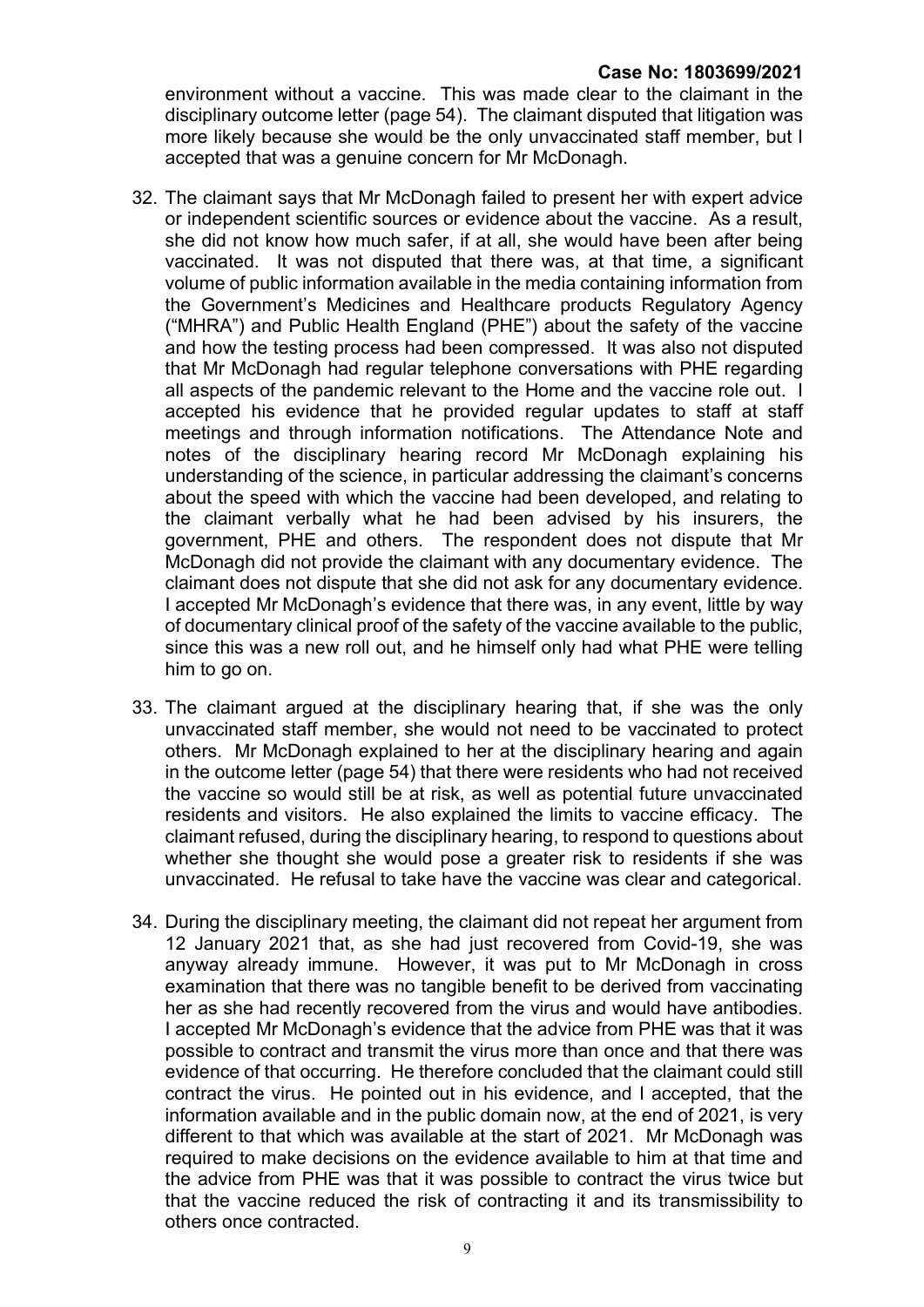- 35. I find that Mr McDonagh genuinely did not believe the claimant had a reasonable excuse for refusing the vaccine. He believed that, being unvaccinated, she would pose a real risk to the health or lives of residents, staff and visitors to the Home. He took the view that he could not make an exception for one member of staff because not all residents could be vaccinated, the vaccine was not 100% effective and visitors might be unvaccinated. Putting her on furlough was not an option and there was no alternative position for the claimant which could avoid her coming into contact with others. Mr McDonagh also genuinely believed that she was being dishonest when she cited religious reasons for refusing and that she had cynically alleged discrimination. However, he offered her a further opportunity to have the vaccine the following day.
- 36. I find that Mr McDonagh's principal reason for dismissing the claimant was for unreasonably refusing to follow his management instruction to have the vaccine. However, I find he lost trust and confidence in her because he believed her to have been dishonest during the disciplinary hearing and that contributed to his decision to summarily dismiss her. He accepted in cross examination that, had she changed her mind and had the vaccine the following day, he would still have disciplined her for lying to him during the disciplinary hearing.
- 37. Mr McDonagh wrote to the claimant on 1 February 2021 (page 54) informing her that she was summarily dismissed for gross misconduct on the ground that she had failed to follow a reasonable management instruction to be vaccinated.
- 38. The claimant appealed against her dismissal by letter dated 4 February 2021 (page 56). She argued that the dismissal was unfair because: she was not informed she was under investigation; Mr McDonagh was not impartial; she had not been shown the Attendance Note; the ACAS Code was not followed; and her refusal to have the vaccine was because of her religious beliefs. She was invited to an appeal hearing by letter dated 18 February 2021 (page 59) and was sent a copy of the Attendance Note and the minutes of the disciplinary hearing.
- 39. The appeal hearing was conducted by Mrs McDonagh on 24 February 2021 via Zoom. The claimant therefore had 6 days to consider the documentary evidence provided to her ahead of the appeal. It is not disputed that the appeal was a complete rehearing and the claimant does not suggest that Mrs McDonagh was an inappropriate person to hear the appeal. Given the size of the respondent, I accepted that Mrs McDonagh was the only available person for that role.
- 40. The claimant did not dispute that, during the appeal hearing, she accepted that having the vaccine would reduce the risk of Covid-19 to people's lives and health in the Home (paragraphs 19 and 20 of Mrs McDonagh's witness statement).
- 41. Nor did the claimant dispute Mrs McDonagh's evidence that, when asked again for her reasons for refusing the vaccine, the claimant said, "I am scared of it and its reaction to my body. I don't take any pain killers and only take natural herbal remedies. I do not believe it is healthy". The claimant went on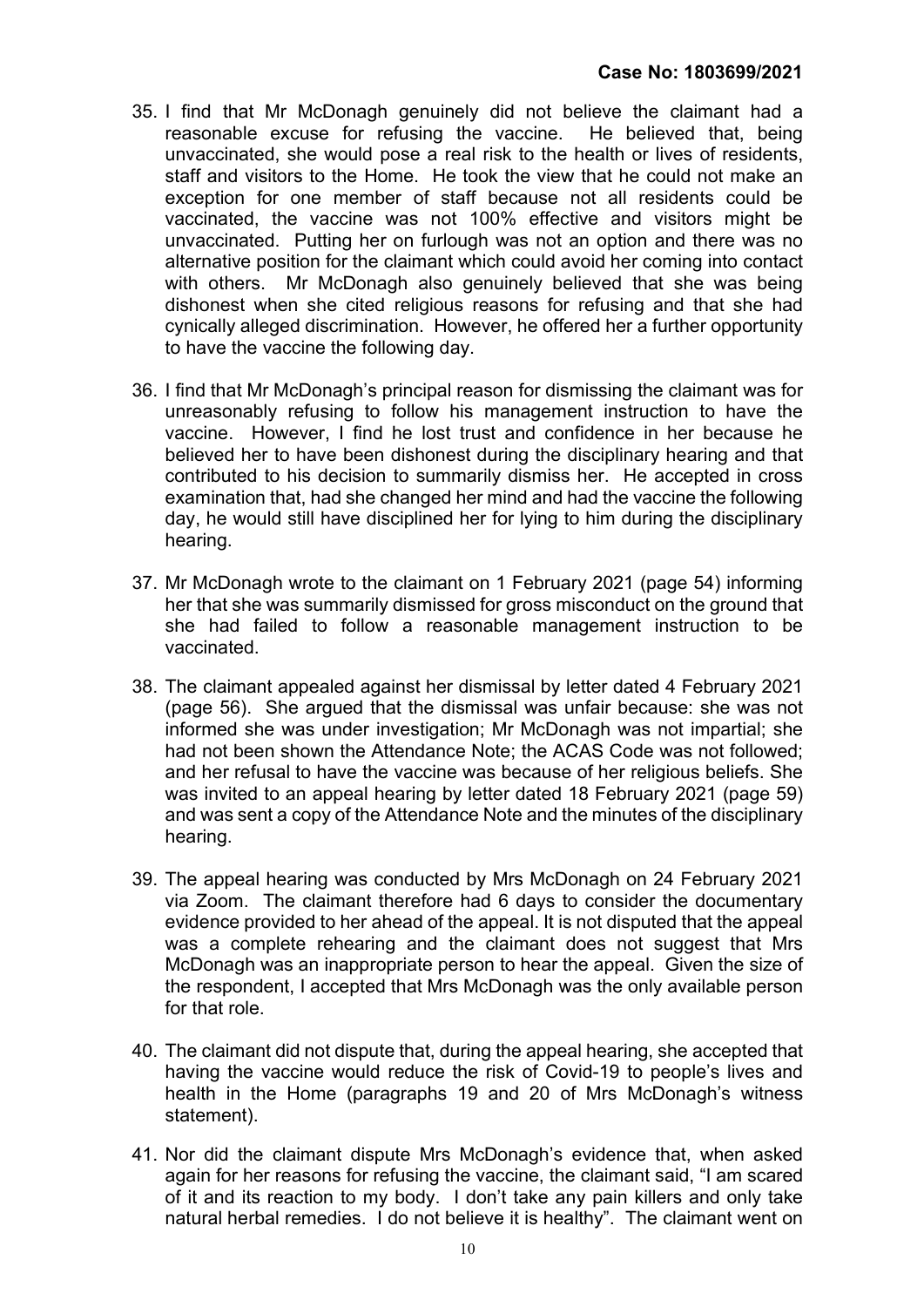to explain that one of her grandchildren had developed autism following vaccination, but that her unvaccinated grandchildren were healthy. The claimant did not mention her religious beliefs. When asked why she had not mentioned her religious beliefs during the telephone conversation on 12 January 2021 she explained it was because she did not realise she was under investigation.

- 42. I accepted Mrs McDonagh's evidence (paragraph 18 of her witness statement) that she concluded that the claimant's reason for refusing the vaccine was a "deep distrust for vaccines and that their safety could not be guaranteed", rather than religious belief. Mrs McDonagh therefore did not carry out any investigation into the claimant's assertion that her religious beliefs were part of her reasoning. Mrs McDonagh did not make a finding that the claimant had been dishonest by citing her religious beliefs, because she felt that the refusal of the vaccine was sufficient ground for dismissal in itself.
- 43. I find that Mrs McDonagh, in holding a full re-hearing, considered each of the points raised by the claimant and genuinely concluded that the claimant had unreasonably refused to follow a reasonable management instruction and was guilty of gross misconduct. Mrs McDonagh concluded that the claimant's refusal to take the vaccine was because she did not trust it, rather than any religious belief, and that her refusal represented an unreasonable risk to the health and safety of the Home's residents, staff and visitors, and exposed the Home and possibly the directors to the risk of legal claims. Mrs McDonagh also concluded that the claimant's acceptance that vaccination would reduce the risk of death or serious illness, while still refusing to take it, was unreasonable and justified a dismissal for 'some other substantial reason' (paragraph 21 Mrs McDonagh's witness statement). Mrs McDonagh wrote to the claimant on 10 March 2021 (pages  $69 - 71$ ) upholding the decision to dismiss her.
- 44. Following her dismissal, the claimant found work after one month providing care to a resident in a care home. The claimant gave evidence that, as at the date of the hearing, the claimant had not had a Covid-19 vaccination. The hearing took place three days before the Health and Social Care Act 2008 (Regulated Activities) (Amendment) (Coronavirus) Regulations 2021 ("the Regulations") came into force, requiring care home workers to be vaccinated against Covid-19. The claimant was asked in cross examination what she proposed to do when the Regulations came into force and she replied that her current employer had not discussed it with her and she had not given it any thought. I found that surprising, given the widespread publicity around the Regulations and the history of this case.

# Findings of fact in wrongful dismissal complaint

45. It was agreed that there was no contractual term requiring the claimant to have the Covid-19 or any other vaccine. In all the circumstances, in particular the state of the Covid-19 pandemic nationally at that time, the dreadful consequences of the recent outbreak at the Home, and the advice from PHE and MHRA with regard to the virus and vaccination, in my judgment Mr McDonagh's decision to make vaccination mandatory for staff who were providing close personal care to vulnerable residents was a reasonable management instruction.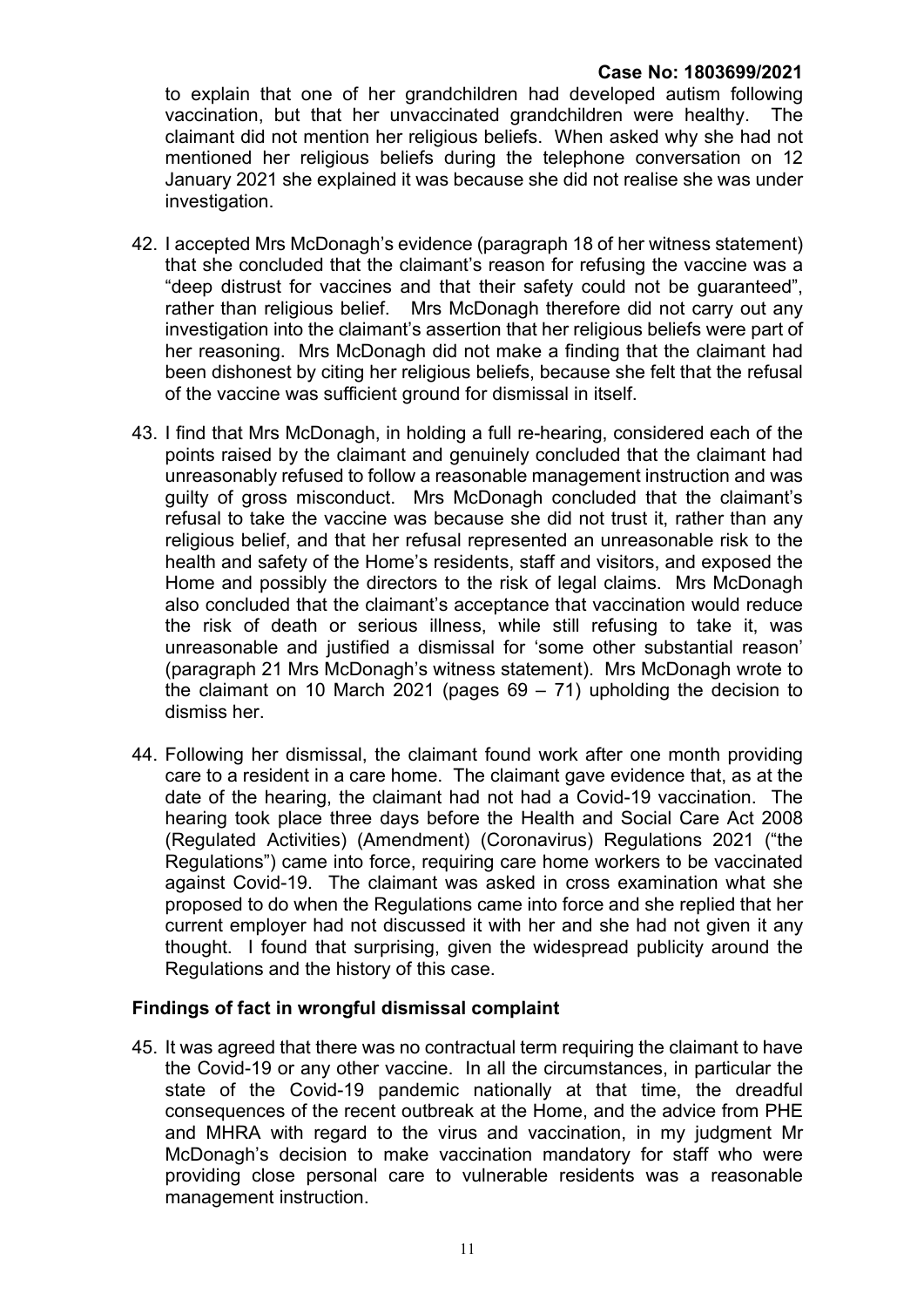- 46. I find, as set out above, that the claimant's primary reason for refusing the vaccine was that she did not believe it to be safe and was sceptical about it. I do not know what sources of information the claimant was relying on, but she referred to a 'conspiracy' and did not accept Mr McDonagh's reassurances or the information he conveyed from the sources he had. As the vaccination programme was being rolled out nationwide at that stage, the claimant was also clearly not accepting the word of authorities that the vaccine was safe. She has not presented any medical authority or clinical basis for her belief that the vaccine was not safe in the course of this hearing. I was not persuaded that the claimant's actions, in relying on unidentified Internet sources and believing that there was a conspiracy about vaccination, constituted a reasonable refusal of the management instruction to have the vaccine.
- 47. I do not accept the claimant's evidence that religious beliefs were a part of her reason for refusing the vaccination. I consider that, had religious beliefs featured in her reasoning, she would have mentioned that to Mr McDonagh on the telephone on 12 January 2021. I accepted from the evidence of the Attendance Note and the notes of the disciplinary hearing that she did not do so. Furthermore, at the appeal hearing, the claimant reiterated her concerns about vaccine safety, without mentioning religious beliefs.
- 48. On the balance of probabilities and on the evidence before me I find that the claimant's refusal to comply with Mr McDonagh's instruction to have the vaccine was because she did not trust what he or the authorities were saying at the time about the safety of the vaccine. The context for that decision was the very recent Covid-19 outbreak and deaths of residents at the Home, the growing Covid-19 pandemic nationally and the widespread publicity and advice about vaccine safety, which was relayed to the claimant by Mr McDonagh. Against that background, I find that that the claimant's refusal to be vaccinated was not reasonable. When asked in the disciplinary hearing to acknowledge that, as the only unvaccinated member of staff, she would present an increased risk to residents and others, she refused to answer. At the appeal, she accepted that having the vaccine would reduce the risk of Covid-19 to people's lives and health in the Home. I find that she knew therefore that her decision to remain unvaccinated would potentially put others at risk. The respondent's disciplinary policy (page 38) lists "Gross insubordination/refusal to carry out legitimate instructions" and "a serious or wilful breach of the Unsatisfactory Conduct and Misconduct Rules" as examples of gross misconduct. The Unsatisfactory Conduct and Misconduct Rules (page 36) require that "No action is to be taken by you, which could threaten the health or safety of yourself, other employees, residents or members of the public". I find that the claimant's actions in refusing to follow Mr McDonagh's instruction to have the Covid-19 vaccine were gross insubordination/refusal to carry out legitimate instructions and a serious breach of the rule requiring her not to take action which would threaten the health of others. In the specific circumstances of this case, therefore, I find that her actions amounted to gross misconduct. That does not mean that a refusal to be vaccinated would amount to gross misconduct, or even misconduct at all, in another case on different facts.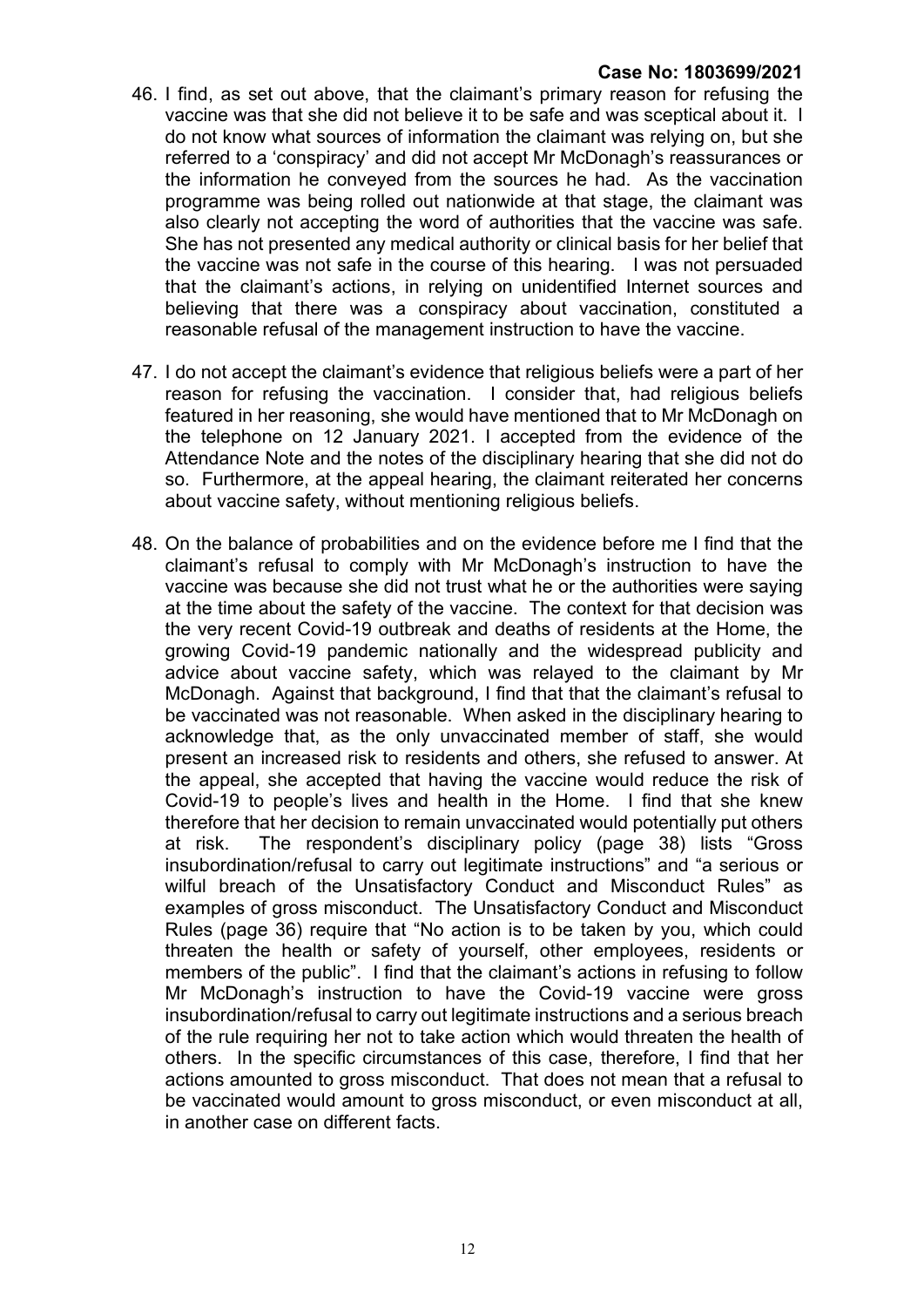- 49. Article 8 of the European Convention on Human Rights ("the Convention"), which is set out in Schedule 1 to the Human Rights Act 1998 ("HRA"), says:
	- 1. Everyone has the right to respect for his private and family life, his home and his correspondence.
	- 2. There shall be no interference by a public authority with the exercise of this right except such as is in accordance with the law and is necessary in a democratic society in the interests of national security, public safety or the economic well-being of the country, for the prevention of disorder or crime, for the protection of health or morals, or for the protection of the rights and freedoms of others.
- 50. Section 2 of the HRA requires a court or tribunal determining a question which has arisen in connection with a Convention right to take into account any judgment, decision or opinion of the relevant institutions (the European Court of Human Rights and the Commission) 'so far as, in the opinion of the court or tribunal, it is relevant to the proceedings in which the question has arisen.'
- 51. Section 3(1) of the HRA provides:

So far as it is possible to do so, primary legislation and subordinate legislation must be read and given effect in a way which is compatible with the Convention rights.

- 52. Section 3 of the HRA applies to all primary legislation and subordinate legislation. That includes the Employment Rights Act 1996 ("ERA") and the Employment Tribunal (Constitution and Rules of Procedure) Regulations 2013 (Schedule 1 of which is the Employment Tribunal Rules ("the Rules")). Section 3 draws no distinction between legislation governing public authorities and legislation governing private individuals.
- 53. Section 6 HRA provides that:
	- (1) It is unlawful for a public authority to act in a way which is incompatible with a Convention right.
	- (2) [not applicable]
	- (3) In this section 'public authority' includes -
	- (a) a court or tribunal ...
- 54. The Employment Tribunal is therefore a 'public authority' within section 6 HRA.
- 55. Section 7 HRA provides that a person who claims that a public authority has acted in a way which is made unlawful by section 6(1), may bring proceedings against the authority under the HRA in the appropriate court or tribunal.
- 56. Section 98 ERA provides:
	- (1) In determining for the purposes of this Part whether the dismissal of an employee is fair or unfair, it is for the employer to show –
	- (a) the reason (or, if more than one, the principal reason) for the dismissal, and

#### Law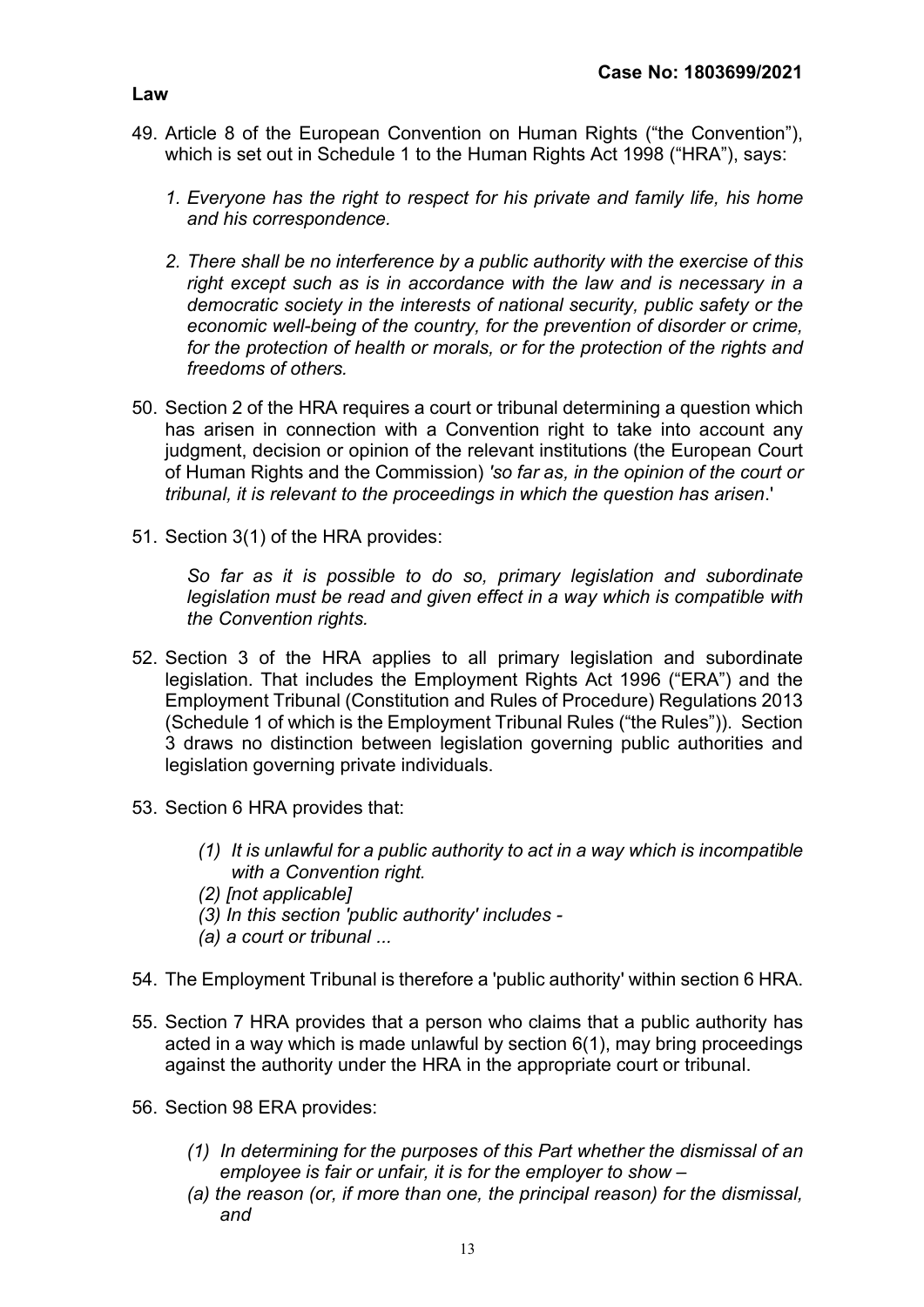- (b) that it is either a reason falling within subsection (2) or some other substantial reason of a kind such as to justify the dismissal of an employee holding the position which the employee held.
- (2) A reason falls within this subsection if it -
- (b) relates to the conduct of the employee.
- (4) Where the employer has fulfilled the requirements of subsection (1), the determination of the question whether the dismissal is fair or unfair (having regard to the reason shown by the employer)-
- (a) depends on whether in the circumstances (including the size and administrative resources of the employer's undertaking) the employer acted reasonably or unreasonably in treating it as a sufficient reason for dismissing the employee, and
- (b) shall be determined in accordance with equity and the substantial merits of the case.
- 57. The reasonableness test in section 98(4) requires the tribunal to determine whether the act of dismissal fell within the 'range of reasonable responses' available to an employer acting reasonably (British Leyland v Swift [1981] IRLR 91). It is not for the tribunal to decide for itself what it would (or might) have done in the circumstances, thereby substituting its view for that of the employer (Foley v Post Office [2000] ICR 1283).
- 58. In Pretty v United Kingdom (2002) 35 E.H.R.R.1, the European Court of Human Rights observed that [63]:

In the sphere of medical treatment, the refusal to accept a particular treatment might, inevitably, lead to a fatal outcome, yet the imposition of medical treatment, without the consent of a mentally competent adult patient, would interfere with a person's physical integrity in a manner capable of engaging the rights protected under Article 8(1) of the Convention.

59. In X v Y [2004] IRLR 625, the Court of Appeal observed:

Article 8 is not confined in its effect to relations between individuals and the state and public authorities. It has been interpreted by the Strasbourg court as imposing a positive obligation on the state to secure the observance and enjoyment of the right between private parties [54(1)].

- 60. Mummery LJ went on to analyse the relevance of Article 8 in respect of unfair dismissal [55]:
	- (2) If the dismissal of the applicant was in circumstances falling within Article 8 and was an interference with the right to respect for private life, it might be necessary for the employment tribunal then to consider whether there was a justification under Article 8(2) for the particular interference. As explained below, Article 8 and Article 14 may have to be considered by tribunals in the case of a private sector employer, as well as in the case of a public authority employer, by virtue of s.3 of the HRA. Justification involves considering whether the interference was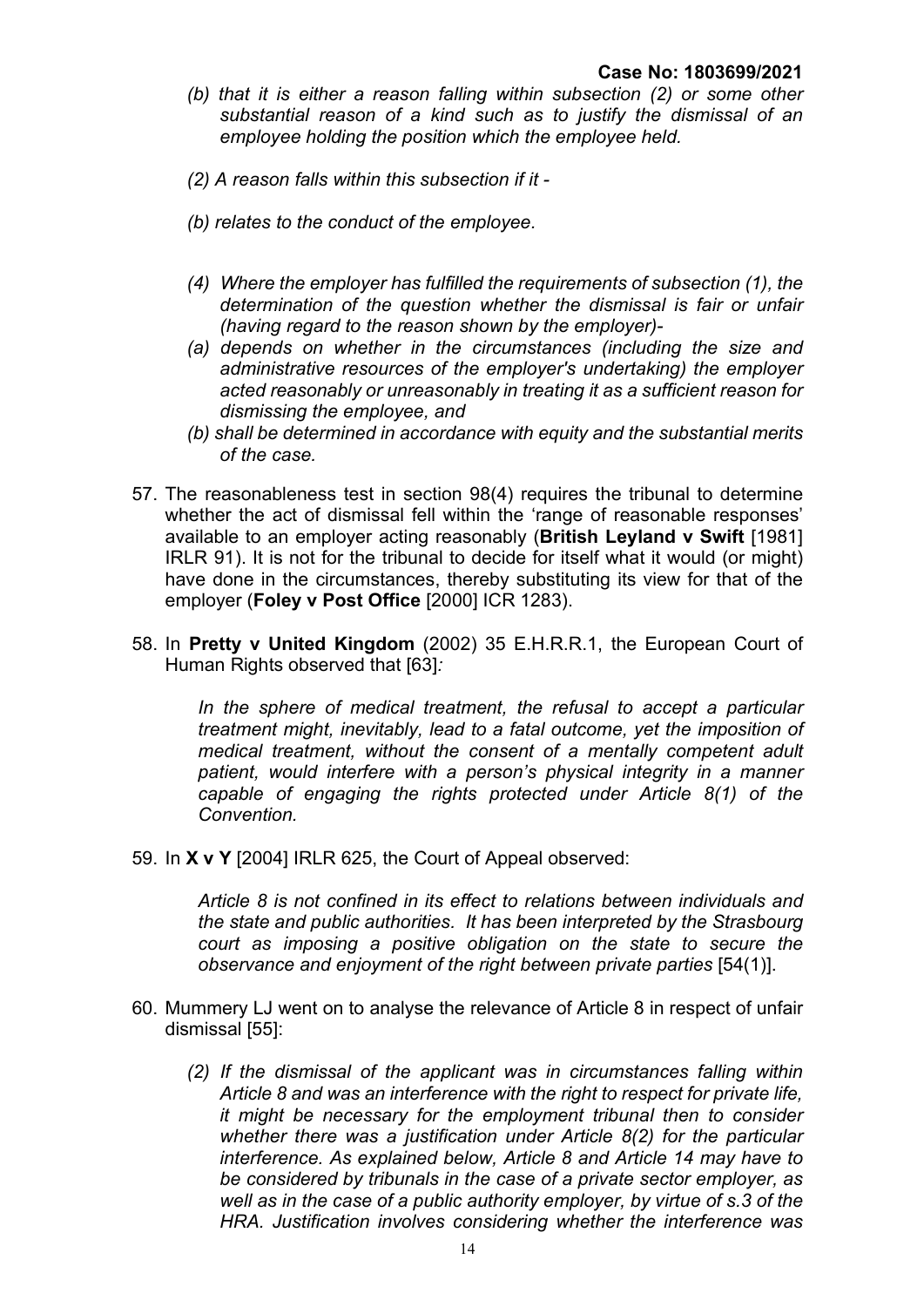necessary in a democratic society, the legitimate aim of the interference, and the proportionality of the interference to the legitimate aim being pursued.

- (3) On questions of justification the tribunal should bear in mind the complexity of employment relationships. In addition to the right of the employee under Article 8 and Article 14, the employer, fellow employees and members of the public also have rights and freedoms under the Convention.
- 61. Mummery LJ examined the effect of section 3 HRA and section 6 HRA [56 and 57] in unfair dismissal claims against private sector employers and how section 3 affects the interpretation of section 98 ERA in cases falling within Article 8. He suggested a framework of questions to assist employment tribunals in dealing with points raised under the HRA in unfair dismissal cases between private litigants in a structured way [63]:
	- (1) Do the circumstances of the dismissal fall within the ambit of one or more of the Articles of the Convention? If they do not, the Convention right is not engaged and need not be considered.
	- (2) If they do, does the state have a positive obligation to secure enjoyment of the relevant Convention right between private persons? If it does not, the Convention right is unlikely to affect the outcome of an unfair dismissal claim against a private employer.
	- (3) If it does, is the interference with the employee's Convention right by dismissal justified? If it is, proceed to (5) below.
	- (4) If it is not, was there a permissible reason for the dismissal under the ERA, which does not involve unjustified interference with a Convention right? If there was not, the dismissal will be unfair for the absence of a permissible reason to justify it.
	- (5) If there was, is the dismissal fair, tested by the provisions of s.98 of the ERA, reading and giving effect to them under s.3 of the HRA so as to be compatible with the Convention right?
- 62. Mr Weiss also referred me to the case of Gaskin v United Kingdom (1990) 12 E.H.R.R. 36:
	- 42. In accordance with its established case law, the Court, in determining whether or not such a positive obligation exists, will have regard to the 'fair balance that has to be struck between the general interest of the community and the interests of the individual…In striking this balance the aims mentioned in the second paragraph of Article 8 may be of a certain relevance, although this provision refers in terms only to "interferences" with the right protected by the first paragraph – in other words is concerned with negative obligations flowing therefrom…"

#### **Determinations**

#### Unfair dismissal

63. The cause of action asserted by the claimant was under section 94 of the ERA: that she had a right not to be unfairly dismissed by the respondent.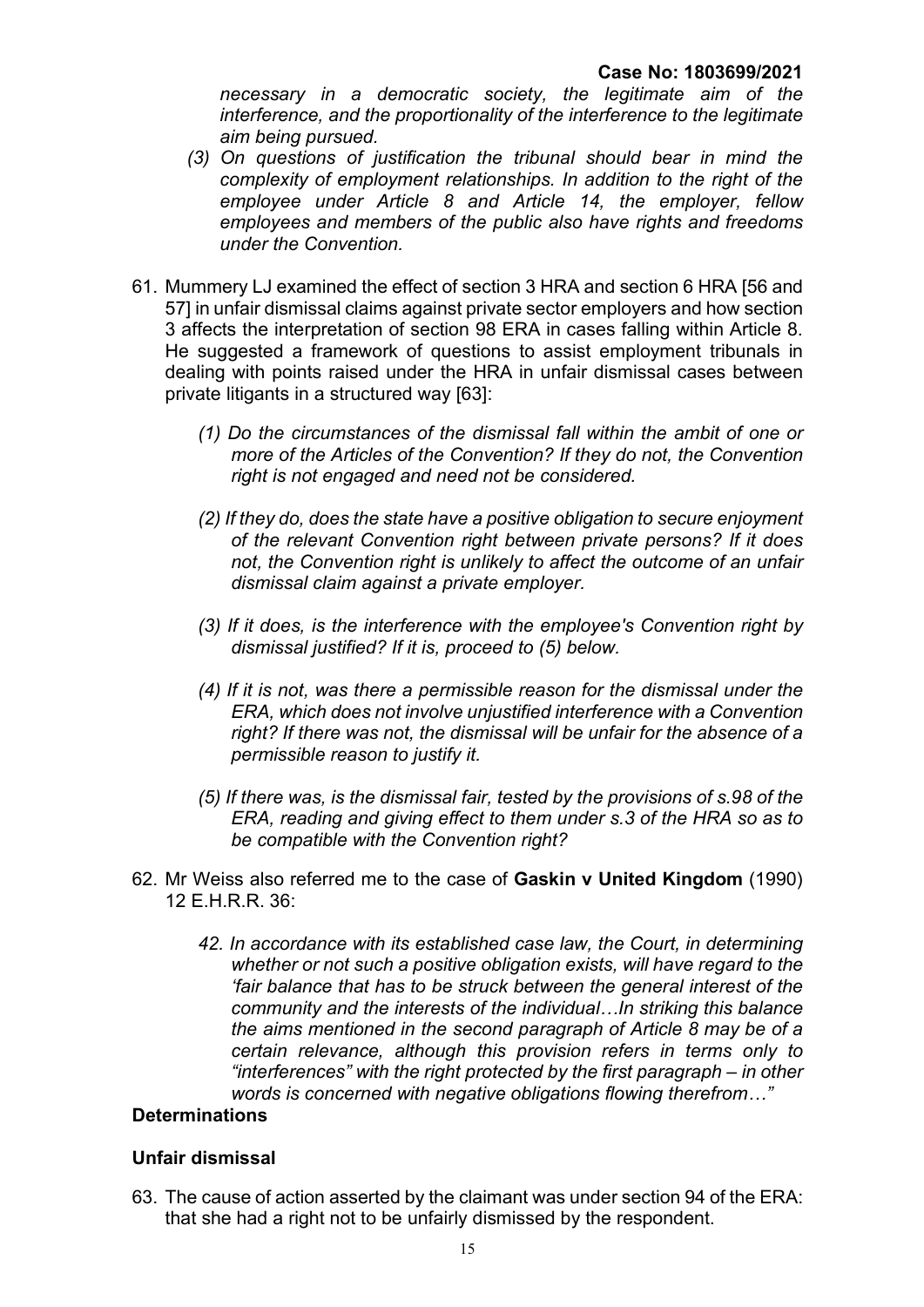The claimant is entitled to have her unfair dismissal complaint determined by the Employment Tribunal in accordance with the provisions of Part X of the ERA. The claimant has not presented a claim under the Equality Act 2010, nor has she asserted any cause of action against the respondent under the HRA.

- 64. Since the respondent is not a public authority within section 6 HRA, it's actions could not be in direct breach of Article 8. However, the Employment Tribunal is required to read and give effect to primary and secondary legislation in a way which is compatible with the Convention rights so far as is possible (section 3 HRA) and is, itself, a public authority bound to act in a way which is compatible with Convention rights (section 6 HRA).
- 65. The cause of action under section 94 ERA and the alleged interference with Article 8 are based on the claimant's dismissal. Both parties accepted, and I agree, that the Convention Right is engaged in the circumstances of this case by the reason for dismissal (there was no argument that the consequences of dismissal brought the claim within the ambit of the Convention). The respondent says it dismissed the claimant for her conduct because she unreasonably refused to comply with a reasonable management instruction. There is an implied term in every contract of employment requiring an employee to comply with reasonable management instructions. A sufficiently serious failure to follow a reasonable management instruction can justify a dismissal on the grounds of conduct.
- 66. The management instruction in question in this case was to have the Covid-19 vaccination in January 2020 on the date specified by the employer. Although Pretty is a medical treatment case, rather than one concerning vaccination, the same principles apply in my judgment. An employer's instruction that an employee must be vaccinated, unless they have a reasonable excuse, interferes with the employee's physical integrity in a manner capable of engaging the rights under Article 8(1) of the Convention. In this case, the claimant faced disciplinary action and dismissal because she would not have the vaccine. Although no one was forcing her to have the vaccine because she had the option to remain unvaccinated, doing so would mean losing her job. Keeping her job therefore required her to have the vaccine and that was an interference with her physical integrity to which she objected. I therefore judge that her dismissal for refusing to have the vaccine falls within the ambit of Article 8 of the Convention and there was an interference with the right to respect for her private life.
- 67. The State having a positive obligation to secure enjoyment of the relevant Convention right between private persons, the key question for the Tribunal is therefore whether there was justification under Article 8(2) for the particular interference in this case: i.e. was dismissal for a refusal to have the vaccination justified. Justification involves considering whether the interference was necessary in a democratic society, the legitimate aim of the interference, and the proportionality of the interference to the legitimate aim being pursued. According to Mummery LJ in  $X \vee Y$ , it is important to note that, in addition to the right of the employee under Article 8, the employer, fellow employees and members of the public also have rights and freedoms under the Convention.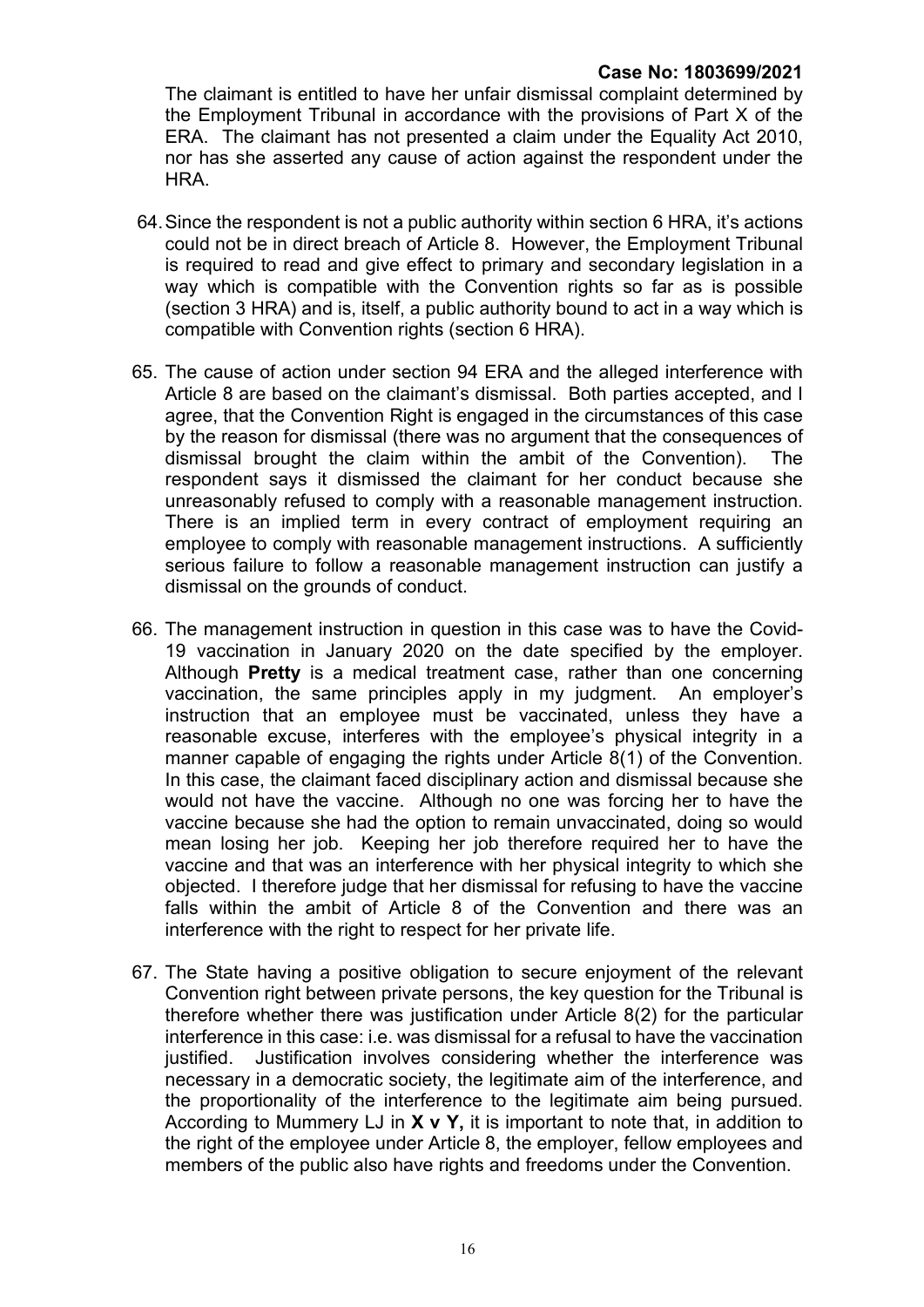- 68. In my judgment, the respondent had a legitimate aim for both the management instruction requiring employees to be vaccinated against Covid-19 and the dismissal of the claimant for unreasonably refusing to comply with that instruction. It was not disputed that the key legitimate aim was to protect the health and safety of residents, staff, and visitors to the Home during the Covid-19 pandemic. I accepted the respondent's evidence that a second legitimate aim was concern about the withdrawal of insurance cover and that the claimant's status as the only unvaccinated staff member (and therefore the most likely vector for infection) might increase the likelihood or success of claims against the respondent.
- 69. In my judgment, the requirement for the staff of the Home to be vaccinated against Covid-19 corresponded to a pressing social need, which was to reduce the risk to the residents, who were among those most vulnerable to severe illness and death through catching Covid-19. The state of the Covid-19 pandemic in early 2021, the history of outbreaks in nursing homes during 2020 and the recent outbreak at the Home itself were evidence of the pressing social necessity of reducing the risk to residents. In my judgment, the interference with the claimant's private life in requiring her to have the vaccine was therefore necessary in the circumstances of this case.
- 70. Mr Weiss submitted that dismissal was proportionate because the consequence of any increased risk of Covid-19 was potentially so serious. The interference with the claimant's Article 8 rights consisted of a requirement that she accept an unwanted vaccination, a violation of her bodily integrity, or lose her job. She had reasons for refusing the vaccine and, while I did not accept that genuine religious beliefs were among those reasons, I did not doubt the strength and genuineness of her fear of and scepticism about the vaccine. In my judgment, that fear and scepticism was unreasonable in the circumstances, as she had no medical authority or clinical basis for not receiving the vaccine. However, she was not forced to have the vaccine. She had the choice (however undesirable) of losing her job to avoid having the vaccine.
- 71. Balanced against this, the respondent was a small employer with a legal and moral obligation to protect its vulnerable residents. The Article 8 rights of those residents, the other staff and any visitors to the Home need to be balanced with the claimant's Article 8 rights. I accepted Mr Weiss's submission that the Home was the place of residence for vulnerable people suffering dementia, some of whom may not have had capacity to exercise choice over whether they came into contact with unvaccinated people nor whether they resided at the Home or left. I agreed with Mr Weiss that, in all the circumstances, for an unvaccinated person to work in the Home would pose a significant and unjustified interference with the Article 8 rights of the residents and the other staff and visitors to the Home, such that the requirement to have the vaccine and the claimant's dismissal was justified by reference to Article 8.
- 72. As part of this balancing exercise, I have scrutinised what the requirement to have the vaccine and the dismissal of the claimant achieved in practice and whether the respondent's aims could have been achieved through less draconian means. The claimant submitted that the risk posed by one unvaccinated staff member could have been mitigated in some other way. However, the respondent gave unchallenged evidence that not all residents could be vaccinated, that the vaccine was not 100% effective and that visitors might be unvaccinated. Putting the claimant on furlough was not an option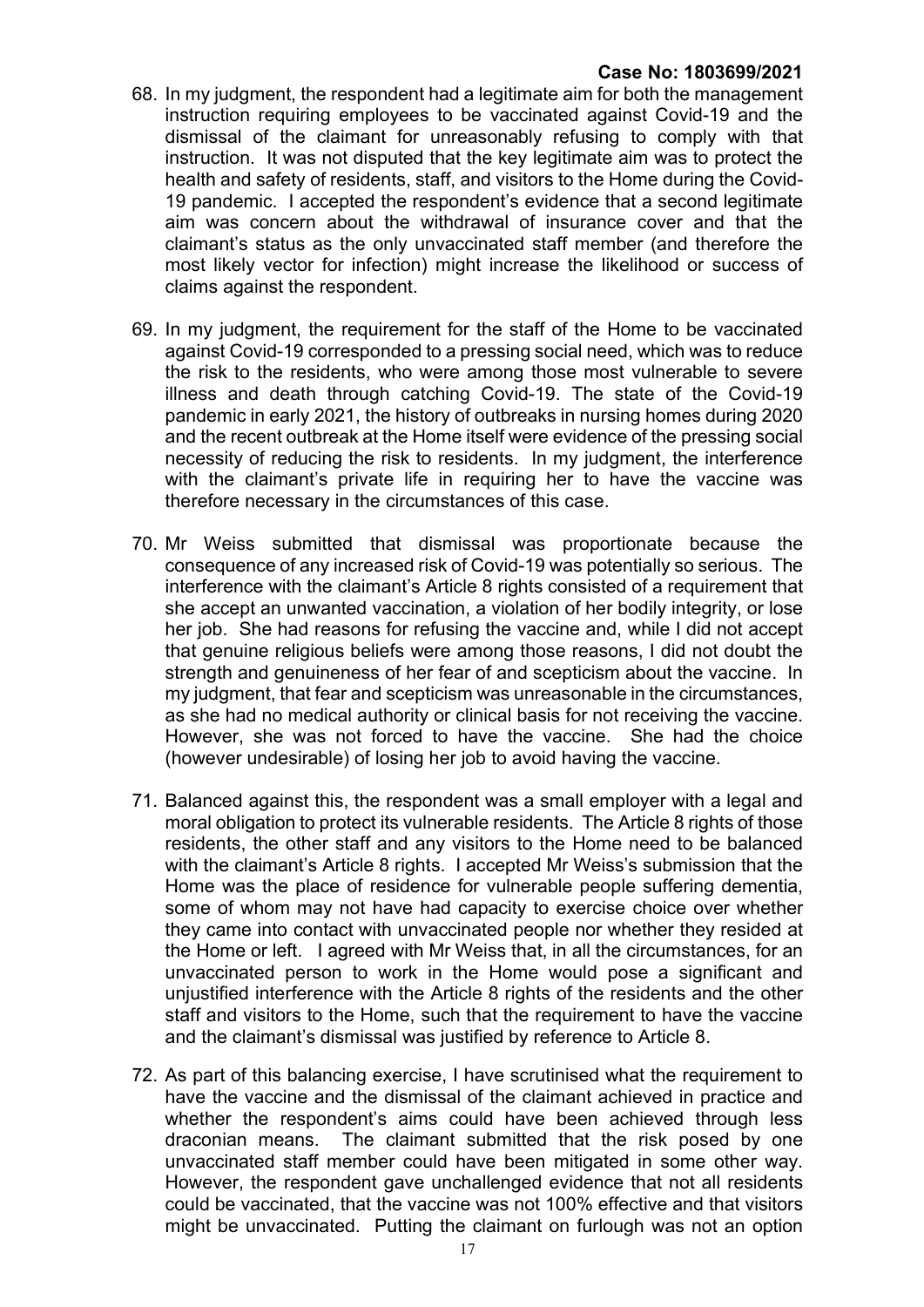and there was no alternative position available for the claimant. I find that dismissal was proportionate in the circumstances, in particular in light of the claimant's unreasonable reasons for refusing the vaccine, refusal to answer questions about/acknowledgement of the risk she posed, the strength and finality of her refusal and the difficult position presented by the imminent withdrawal of insurance cover

- 73. It would be easy, as Mr McDonagh pointed out in his evidence, to fall into the error of evaluating the respondent's decision-making in the light of everything we know today about the pandemic and vaccinations. It is important therefore to bear in mind the much more limited state of knowledge around the vaccines and the progress of the pandemic as at January 2021. The Covid-19 pandemic in the UK was a year old and the third national lockdown had just commenced. There had been reports of widespread illness and death, particularly in care homes during 2020 and the Home itself had just suffered an extensive outbreak, resulting in the deaths of residents. Comprehensive scientific studies were still in their early stages and the vaccines were very new. The situation nationally was fast-moving and, given the nature of the respondent's business and vulnerability of its residents, Mr McDonagh was required to do some difficult decision making. In this context, I conclude that the respondent's decision to make the Covid-19 vaccination mandatory for staff and to dismiss the claimant for her unreasonable refusal to comply was proportionate in the circumstances. The interference with the claimant's Article 8 rights was proportionate to what the measure was likely to achieve generally, given the evidence about the effect on the general workplace risks balanced against the particular risks faced by the claimant in refusing to have the vaccine.
- 74. I am required, next, to consider whether the dismissal was fair under the provisions of section 98 ERA, reading and giving effect to them under section 3 HRA so as to be compatible with the Convention right.
- 75. I find that Mr McDonagh genuinely believed that the claimant was guilty of misconduct. He did not believe that her refusal was connected with any religious belief and he concluded it was on grounds of scepticism about the vaccine itself. Mr McDonagh was required to establish the claimant's reasons for refusing the vaccine, and he did so during the telephone call on 12 January 2021. The claimant suggested that the respondent should have investigated her religious beliefs further after the disciplinary hearing. However, the manner in which she raised her religious beliefs at the disciplinary hearing, accused Mr McDonagh of discrimination, and insisted for much of the meeting that she had previously told him about her religion, led him to genuinely conclude she was being dishonest. He considered that religious beliefs were not the real reason for her refusal and therefore did not conduct any further investigation beyond enquiring whether other staff knew she was Rastafarian. In my judgment, his conclusion that no further investigation into her religious belief was needed was not outside the range of reasonable responses for a reasonable employer in the circumstances.
- 76. Mr McDonagh concluded that the claimant's reason for refusing the vaccine was unreasonable. He had sought to persuade her of the vaccine's safety, referring to medical evidence and guidance from PHE and the government that the vaccine was safe and would save lives. She was sceptical of that guidance and suspicious of the vaccine because of what she had read on the Internet. In the circumstances of the Home at that time, including the recent deaths, the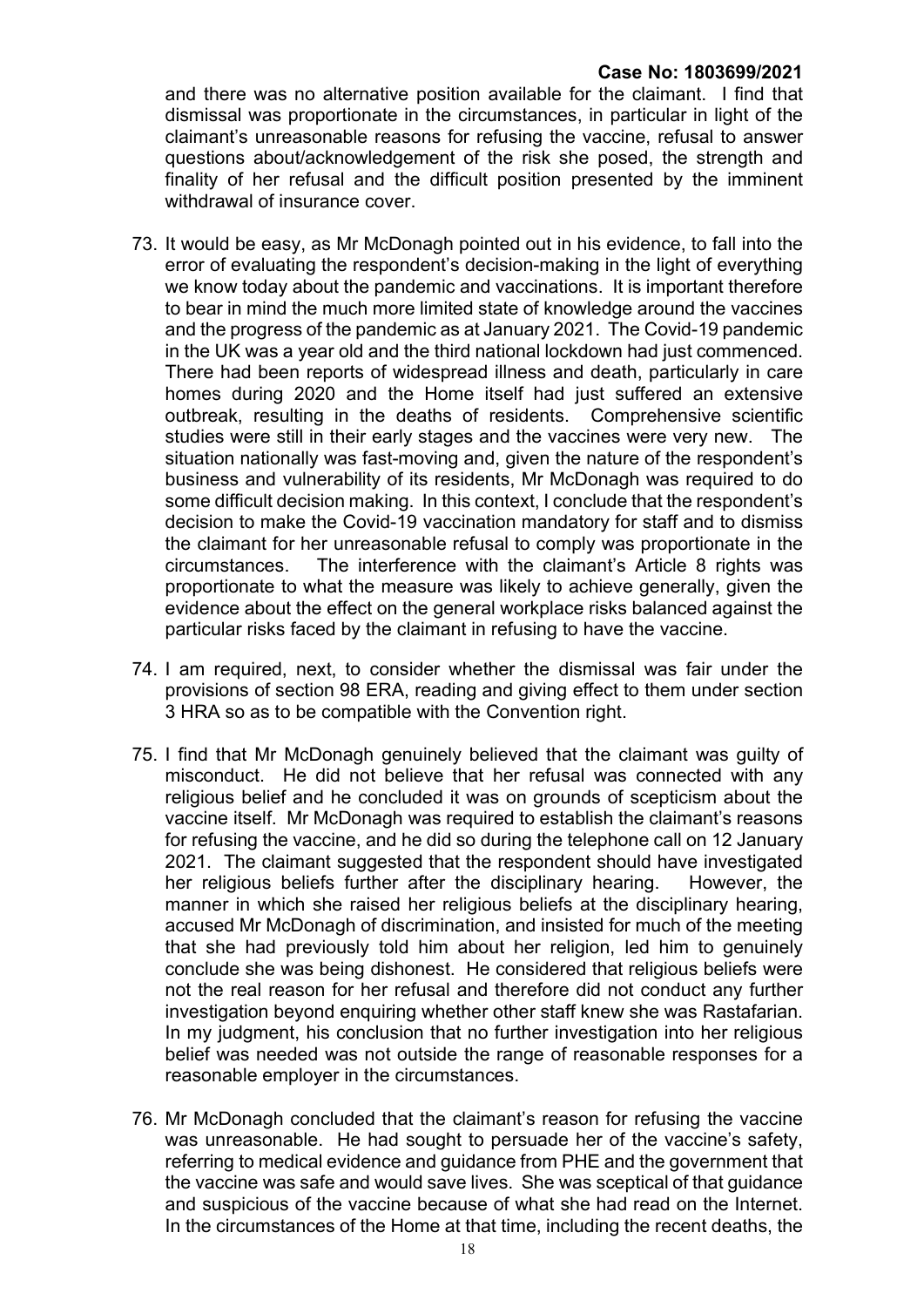state of the pandemic, the level of ongoing risk to residents, staff and visitors, the information from PHE, the insurance position and the urgency with which measures to protect residents needed to be put in place, I find that it was not outside the range of reasonable response for an employer to conclude that an employee who was merely sceptical of the advice and did not trust the vaccine did not have a reasonable excuse for refusing to follow the management instruction to have the vaccine. I therefore find that Mr McDonagh had reasonable grounds on which to conclude that the claimant was guilty of misconduct.

- 77. The claimant submitted that the ACAS Code was breached because she did not know until the day before the vaccinations were due that she risked disciplinary action. I accepted that she had less than 24 hours in which to reconsider her decision in light of that knowledge. She had known previously that there were moves to vaccinate staff, but not that her job would be on the line if she did not comply. She was not dismissed immediately however, but suspended until the disciplinary hearing on 28 January 2021, some 15 days later. She had notice of the disciplinary hearing, knew what it concerned and time to prepare for it. In the context of an unfolding pandemic and the circumstances of the Home over the Christmas period 2020 I do not find that the respondent acted outside the range of reasonable responses nor in breach of the ACAS Code in respect of the notice it gave to the claimant that she was expected to have the vaccine, nor the notice provided for the disciplinary hearing.
- 78. The claimant submitted that the failure to provide her with the Attendance Note prior to the disciplinary hearing deprived her of the opportunity to review the evidence and properly defend herself. However, I accepted Mr McDonagh's evidence that he did not appreciate the significance of the Attendance Note until the claimant asserted in the disciplinary hearing that she had told him on 12 January 2021 about her religious beliefs, something which he knew to be wrong. In any event, the claimant accepted during the disciplinary hearing that she had not mentioned religious beliefs previously and the Attendance Note had no other significance that I can make out. The claimant was not denying that she had refused to take the vaccine and that was the misconduct to be discussed at the disciplinary hearing. I conclude that the failure to provide the Attendance Note sooner was not a breach of the ACAS Code nor outside the range of reasonable responses of a reasonable employer. Even if the disciplinary hearing was unfair for that reason, the flaw was remedied in time for the appeal, as the claimant was sent the Attendance Note well in advance.
- 79. The claimant argued that the respondent acted outside the range of reasonable responses because Mr McDonagh failed to refer her to independent scientific sources of information and failed to properly address her scepticism. I find as a fact that Mr McDonagh did seek to address her scepticism during the telephone conversation on 12 January 2021 and again in the disciplinary hearing. He relayed to her the information he had gleaned from various sources and addressed her concerns about the speed with which the vaccines had been produced. He did not provide her with any specific documentary evidence or refer her to specific scientific sources, but referred to the advice from PHE and the government, which was widely available on the Internet. She referred to having done her own Internet research and was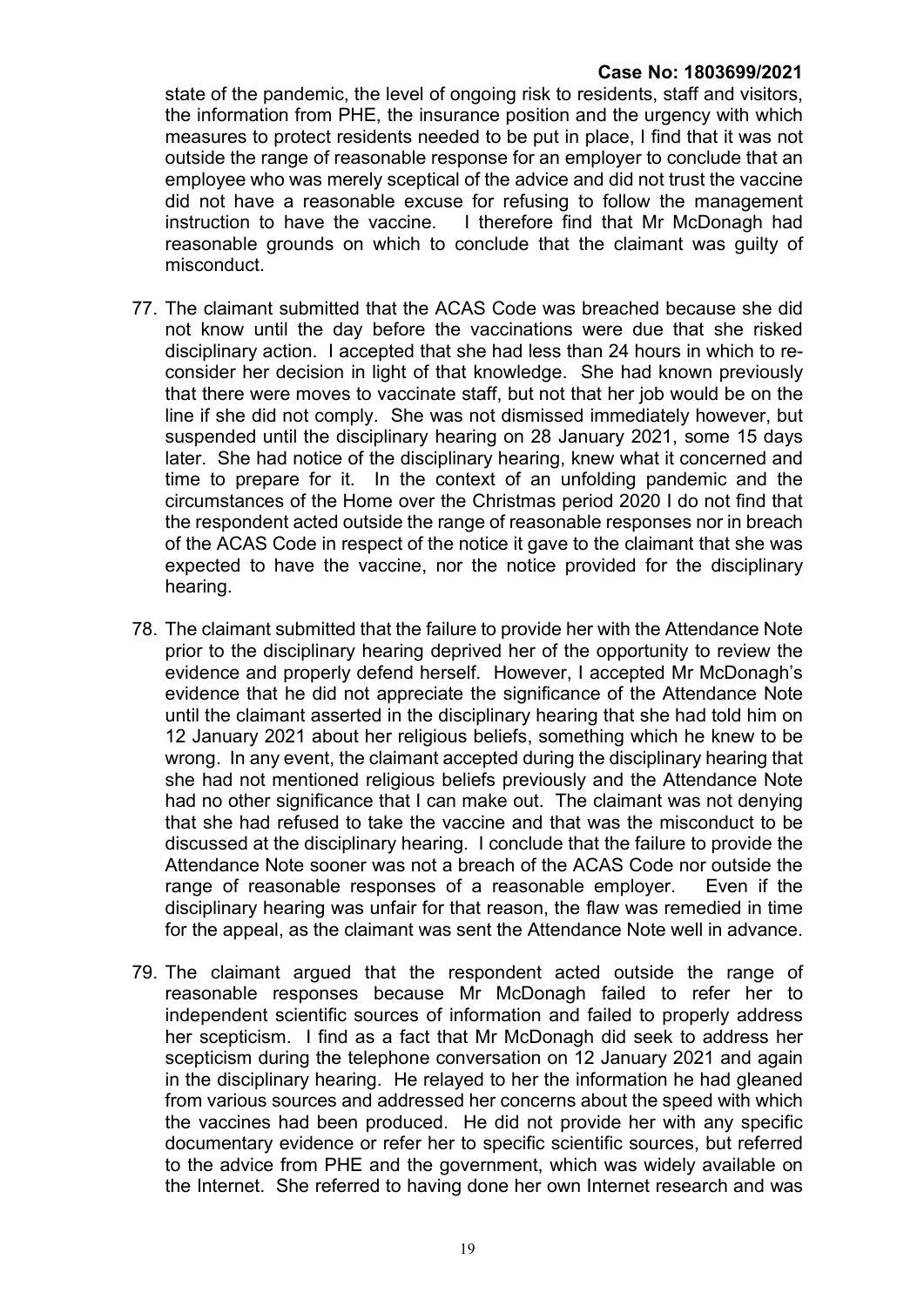clearly capable of researching independent scientific material for herself, had she chosen to do so.

- 80. The claimant argued that the respondent failed to take account of her explanations for her reluctance to have the vaccine, in particular that she had recently had Covid-19 and there was therefore no tangible benefit to her having the vaccine. She also argued that Mr McDonagh did not consider making an exception for her. However, the claimant did not put the argument about having recently had Covid-19 to Mr McDonagh in the disciplinary hearing. In any event, he was guided by the prevailing medical advice at the time that it was possible to contract and transmit Covid-19 on more than one occasion. He concluded there was a tangible benefit to her having the vaccine and a real risk to the residents, staff and visitors of the Home if she did not. He rejected the possibility of making an exception for her because of the risk of legal claims against the Home and/or the directors if transmission could be traced to her, in the absence of insurance. Mr McDonagh did not expressly consider the interference with her private life, because she did not expressly raise her Article 8 rights either in the 12 January 2021 telephone conversation nor during the disciplinary hearing. However, it was implicit both in the line of argument she presented, her fear of and scepticism about the vaccine and also in Mr McDonagh's efforts to persuade her it was safe and his considerations concerning her conduct.
- 81. On balance, I find that the respondent acted within the range of reasonable responses of a reasonable employer and, taking account of the claimant's Article 8 rights, dismissal was proportionate in the circumstances. There is no denying that Mr McDonagh could have given the claimant more opportunities to change her mind, may have been able to place the claimant on unpaid or paid leave and/or could have sought further independent scientific information or material to seek to persuade her that the vaccine was safe and necessary. However, applying the 'range of reasonable responses' test, I cannot say that no reasonable employer would have acted as Mr McDonagh and Mrs McDonagh did in the particular circumstances of this case. Step 5 of Mummery LJ's guidance in  $X \vee Y$  requires that, unusually for an unfair dismissal case, the claimant's Article 8 rights are taken into account in applying the test of reasonableness set out in section 98(4) ERA, as formulated in case law such as Foley. In this case, therefore, the protection of health and the rights and freedoms, including the Article 8 rights, of the residents, other staff and visitors to the Home, as well as those of the claimant, are all significant factors in determining the range of reasonable responses of a reasonable employer. In my judgment, in the specific circumstances of this case, in particular the recent outbreak and deaths at the Home and urgency with which measures to protect vulnerable residents needed to be put in place, the decision to dismiss the claimant was within the range of reasonable responses applicable to section 98(4) ERA, as read and given effect in under s.3 of the HRA so as to be compatible with Article 8.
- 82. I conclude that the claimant's dismissal was fair, tested by the provisions of section 98 ERA. I have read and given effect to those provisions under section 3 HRA so as to be compatible with Article 8 of the Convention. The complaint of unfair dismissal is not well founded and is dismissed. My decision in this case is based entirely on the facts of this case and cannot and should not be